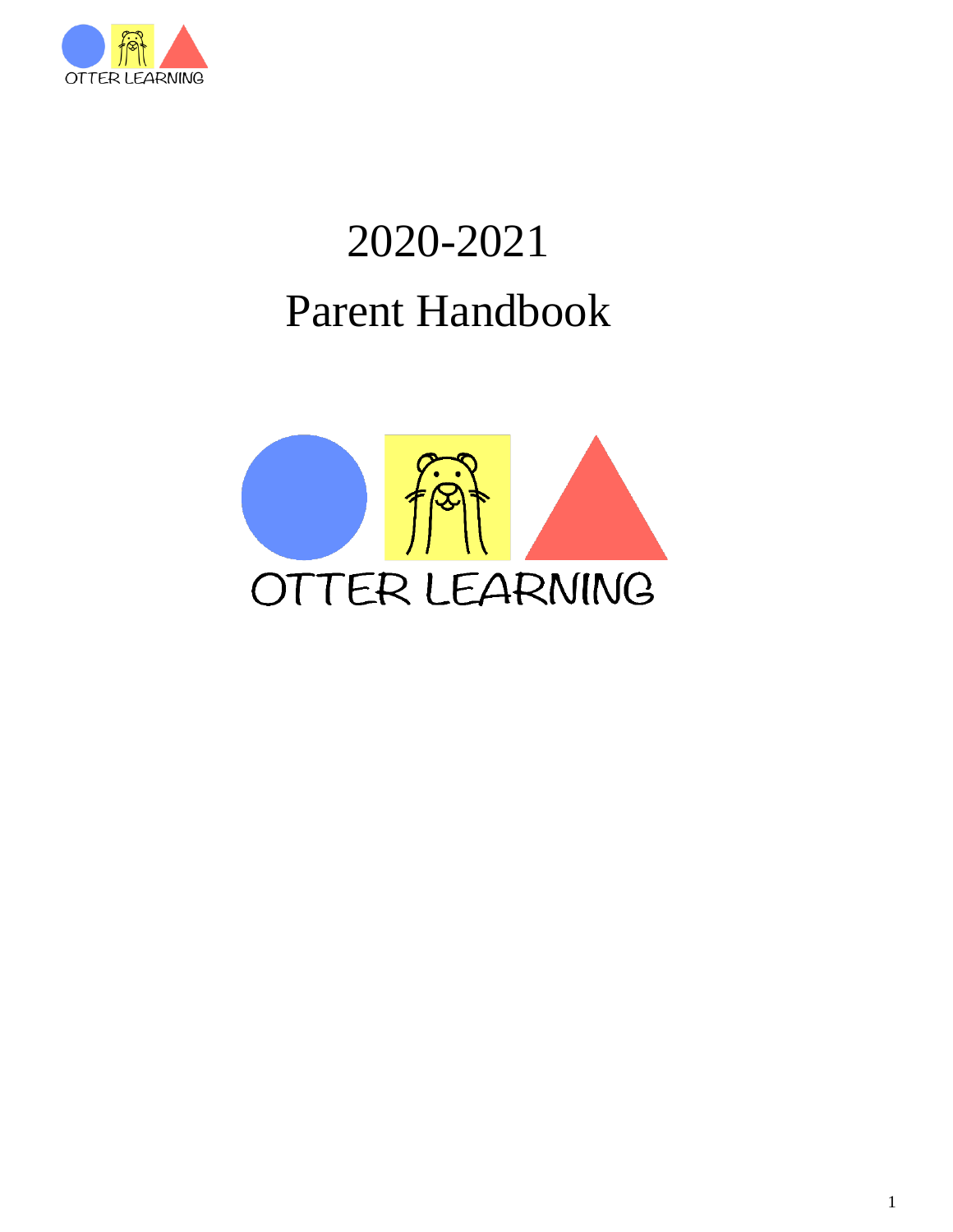

#### **Welcome to Otter Learning family of schools!**

We are a best-in-class early childhood education school focused on social and academic success. Our mission is to make students happy and parents feel confident in their child's future.

Our educational philosophy centers around establishing an innovative "learning playground" where children find undiscovered passions, develop important life-skills, make new friends, and expand their imaginations. We understand that all children have different interests, abilities, and learning styles, so our approach to education considers each child's individuality.

We strive to offer our students a whole-life experience that goes beyond the classroom. Our schools offer a compelling learning environment filled with activities that are both challenging and fun. It is our belief that a quality education encompasses a broad spectrum of opportunities both in and out of the classroom.

We recognize that choosing a preschool / childcare program is an extremely important decision for both you and your child. We are thankful that you have come to see us and strongly feel that you have made the right choice.

Our staff is what really makes the difference. They consist of experienced certified and continually trained educators. We will care for your child like no other institution. All teachers and staff are required to meet or exceed all childcare licensing requirements including 45 hours of childcare training and thorough state and federal background checks. We recognize that quality staff members make a good program GREAT and we are committed to continuously improving the service we provide to your family!

This Parent Handbook provides an overview of the program, which policies and procedures to expect when enrolled at our school and other relevant information pertinent to school operations. We ask that you please take time to read this handbook and ask the administration any questions as they arise.

We are excited to welcome you and your student to the Otter Learning family!

Sincerely,

your otter Learning team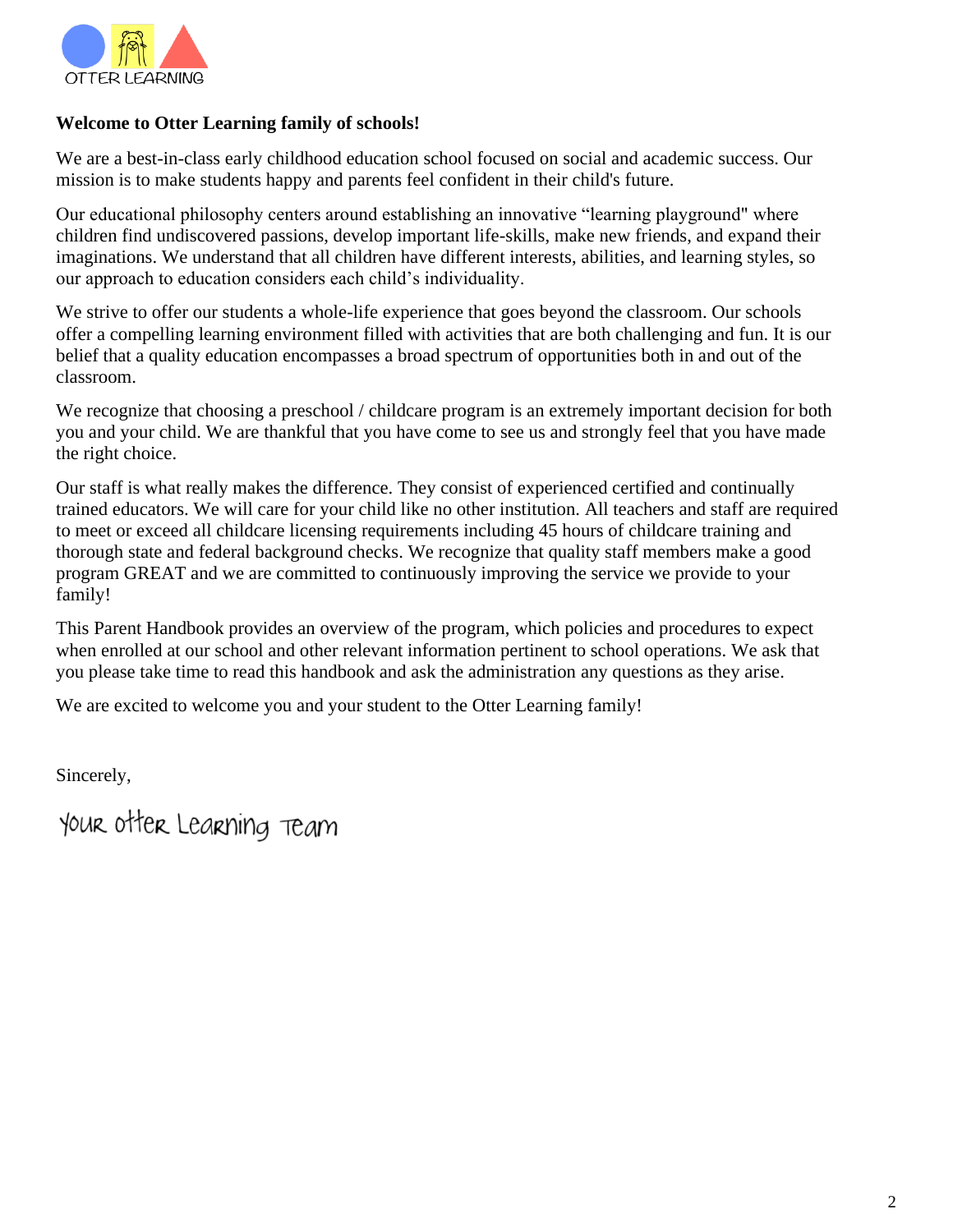

## **Our Philosophy**

"Children First, Family-Certified, Every Day"

### **Why Otters?**

The Otter is a smart and engaging animal, overflowing with positive energy. They are positive, eminently lovable and display highly developed social skills. Otters mix easily with a diverse range of personalities.

*We think the same should be true of children.*

# **Our Mission & History**

Otter Learning was established to provide more than a "daycare" for children and seeks to offer children an opportunity to develop skills early in life that will prepare them to become global citizens. We are committed to providing children and their families the highest quality environment to prepare them for the 21st Century.

Our goal is for each student to discover incredible adventures on their way to becoming responsible, respectful citizens of the community. We understand that all children have different interests, abilities, and learning styles, so our approach to education considers each child's individuality. Our teachers are trained to help children develop emotional skills, encourage engagement and promote individual curiosity. We are result-oriented and focused on ensuring all children are properly prepared for their next phase in their social development.

Our state-of-the-art facilities are staffed by experienced, dedicated individuals, teachers and tireless support staff, who foster a love of learning and exploring in every child. Their goal is to ensure your child's well-being and guide them on their educational journey every day.

Each of our schools is licensed by the state where it operates. In addition, each school adheres to the highest standards of safety, security, cleanliness, teaching, and care. Every Otter Learning school operates the way any good neighborhood business does. We know our community and we understand how best to serve the parents and children who live there.

As a leader in early education, we are committed to fulfilling our mission with honesty, trust, excellence, and the same passion for learning we instill in our students.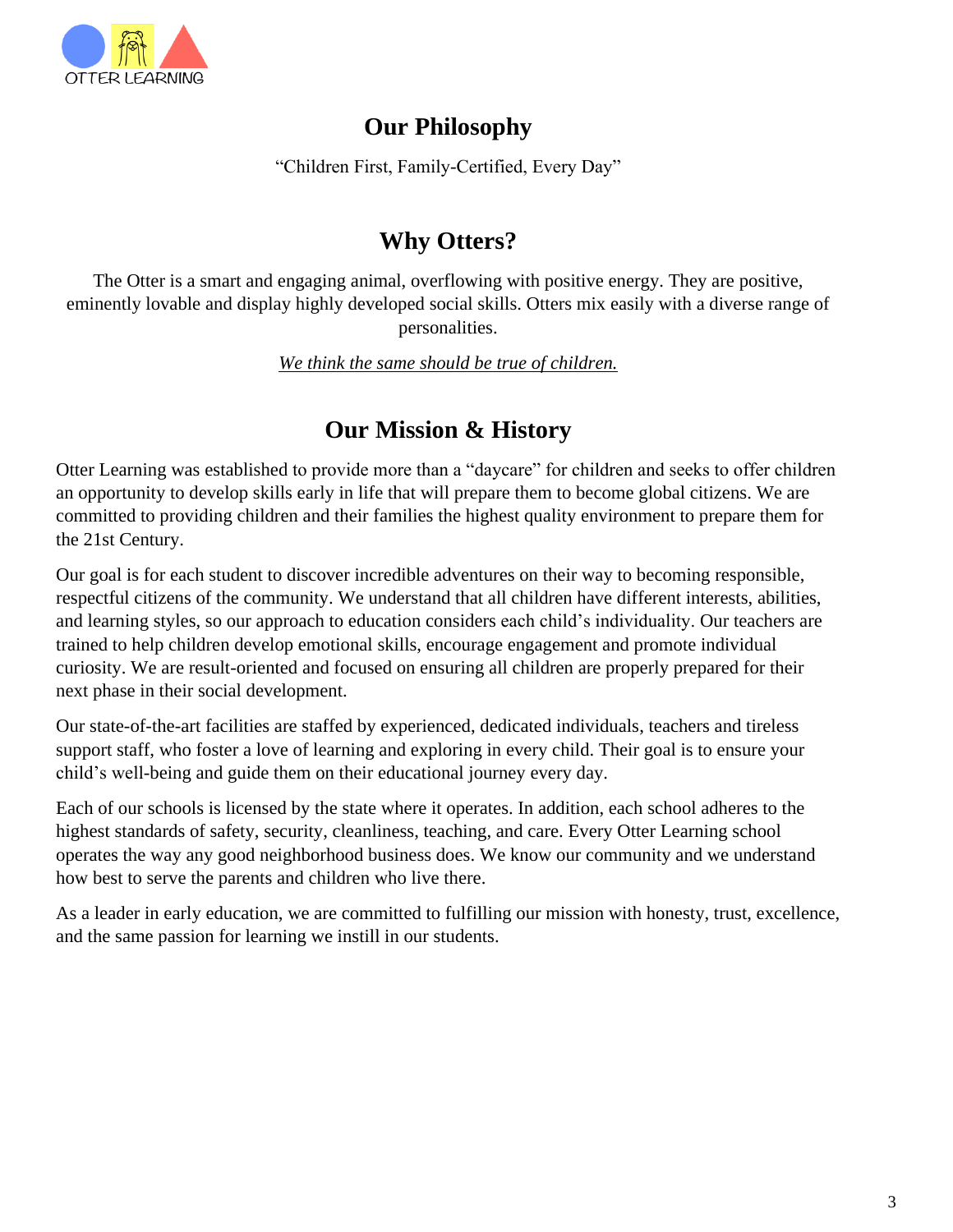

# **Purpose of This Handbook**

This handbook was developed to answer many of the commonly asked questions that children and families may have during the school year. The handbook contains information about child privileges and responsibilities as well as parent and guardian responsibilities. Therefore, families and children are responsible for knowing its contents. Please take the time to become familiar with the handbook and keep it accessible for your use. It can be a valuable reference during the school year and a means to avoid confusion and misunderstandings when questions arise.

The school reserves the right to interpret or change the content of the handbook, including the rules and regulations governing the conduct of students and parents. This handbook is not a contract, nor is it intended to be construed as such. Our school's reserve the right to modify and/or amend the content of this handbook at any time during the year as we deem appropriate or necessary.

If you have any questions about the handbook or any of its policies, please contact the Director via Brightwheel or email.

# **Equal Opportunity**

Otter Learning schools do not discriminate on the basis of race, color, religion, national origin, sex, citizenship, handicap or disability or any other legally protected status in regard to admissions or in the administration of its educational policies and administered programs.

This school makes its programs and services accessible to individuals with disabilities. The school welcomes requests for accommodation. The school will attempt to provide reasonable accommodations to qualified students with mental or physical disabilities, to the extent that such a request does not cause a fundamental alteration to the School's programs/curriculum and to the extent that it does not create an undue hardship for the school's daily operations.

The first step in requesting an accommodation is to provide the Director with documentation of the condition from a qualified professional, such as a physician, psychiatrist, or psychologist. Upon receipt of such documentation and recommendations, we will communicate with the family in an interactive process to obtain additional information or discuss the circumstances related to the request.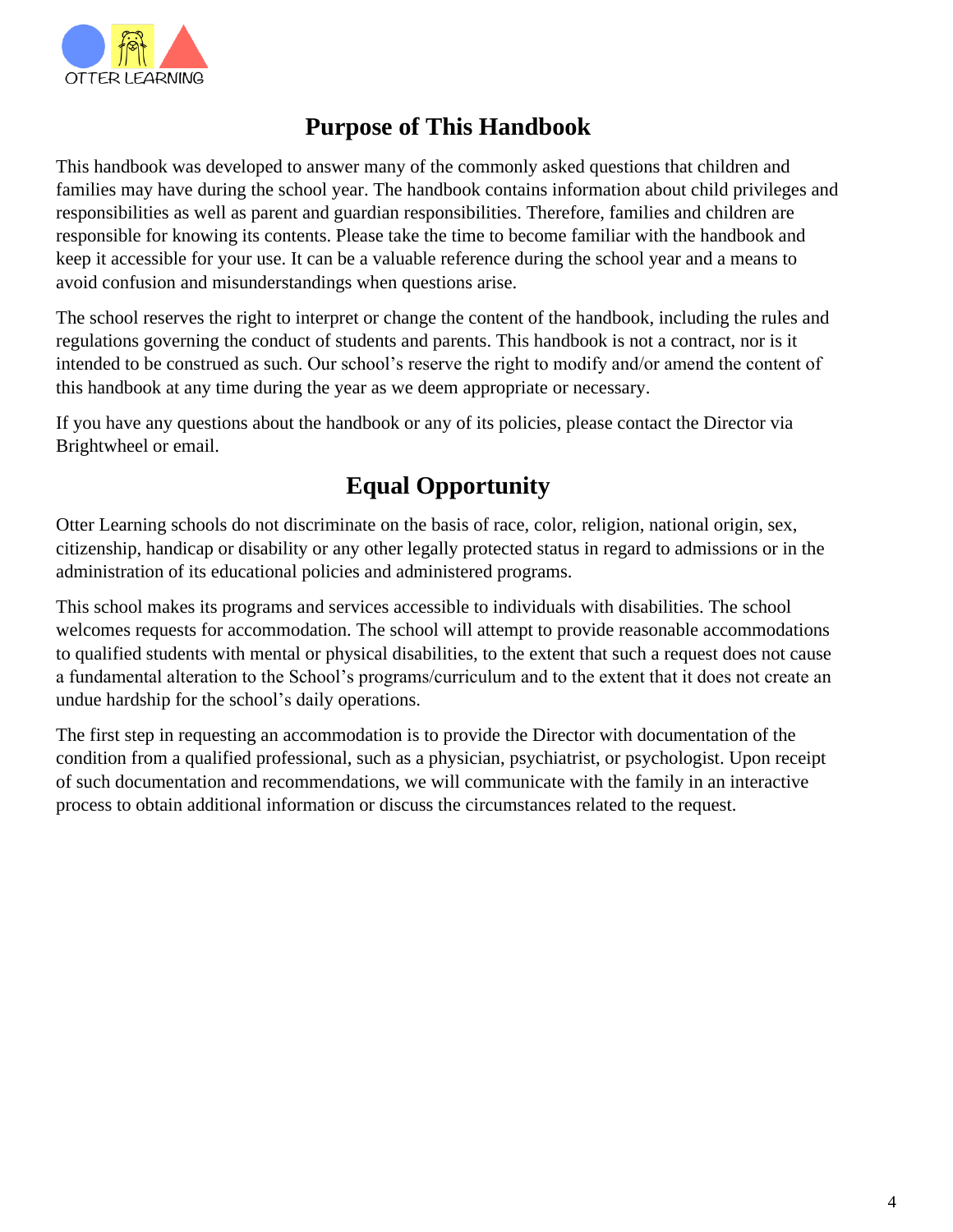

# **Communication**

We welcome family input and encourage you to visit your child's classroom and speak with your child's teacher. We have an open-door policy at our school and families are encouraged to get involved in their child's classroom.

All Otter Learning schools are powered by Brightwheel, the leading early education platform which helps transform the childcare experience. Brightwheel allows our staff and administration to provide daily updates, photos, videos, curriculum, feeding schedules, secure check in/out and online tuition payments.

#### **All parent teacher communication must be transmitted in Brightwheel or in-person. Verbal messages from children on behalf of parents will not be tolerated and correspondence to staff's personal cell phones will not be accepted as a means of communication.**

On a regular basis, please check your child's Brightwheel account and be sure to read any electronic correspondences that are sent through the app or distributed physically at the front desk. Also, be sure to check your child's cubby box and classroom folder daily for messages, daily reports and classwork.

#### **Role of Families or Other Caregivers: Our General Expectations of You**

The relationship between families and staff is vital to the success of a child's experience. A partnership must be formed the first day, with open communication and understanding that the development and the growth of the child is our top priority.

Families can assist and help ensure a smooth transition by adhering to the following:

- Sign children in and out at the front desk and then escort them to their designated class
- Supervise your children at all times while escorting them inside the school and in the parking area
- Drive safely through the parking area
- Complete and update forms, as needed, when changes occur (i.e., new phone number, address, etc.)
- Keep staff informed of special needs or changes that might affect your child's behavior
- Notify the school if your child is ill, absent or tardy
- Ensure tuition payments are made on time
- Notify the school if you will be later than usual picking up your child
- Provide two changes of clothes and undergarments marked with your child's name. This request is for all ages. Our school is not responsible for the lost clothing. Please change clothing seasonally to accommodate the changes in weather and the growth of your child
- Ensure child is dressed properly for weather and play
- Do not allow children to bring in toys. (This rule does not include special transition toys such as a blanket or other security items to which your child is significantly attached). The school will not be responsible for any lost or damaged toys
- Participate in the school's special activities
- Attend scheduled family meetings and conferences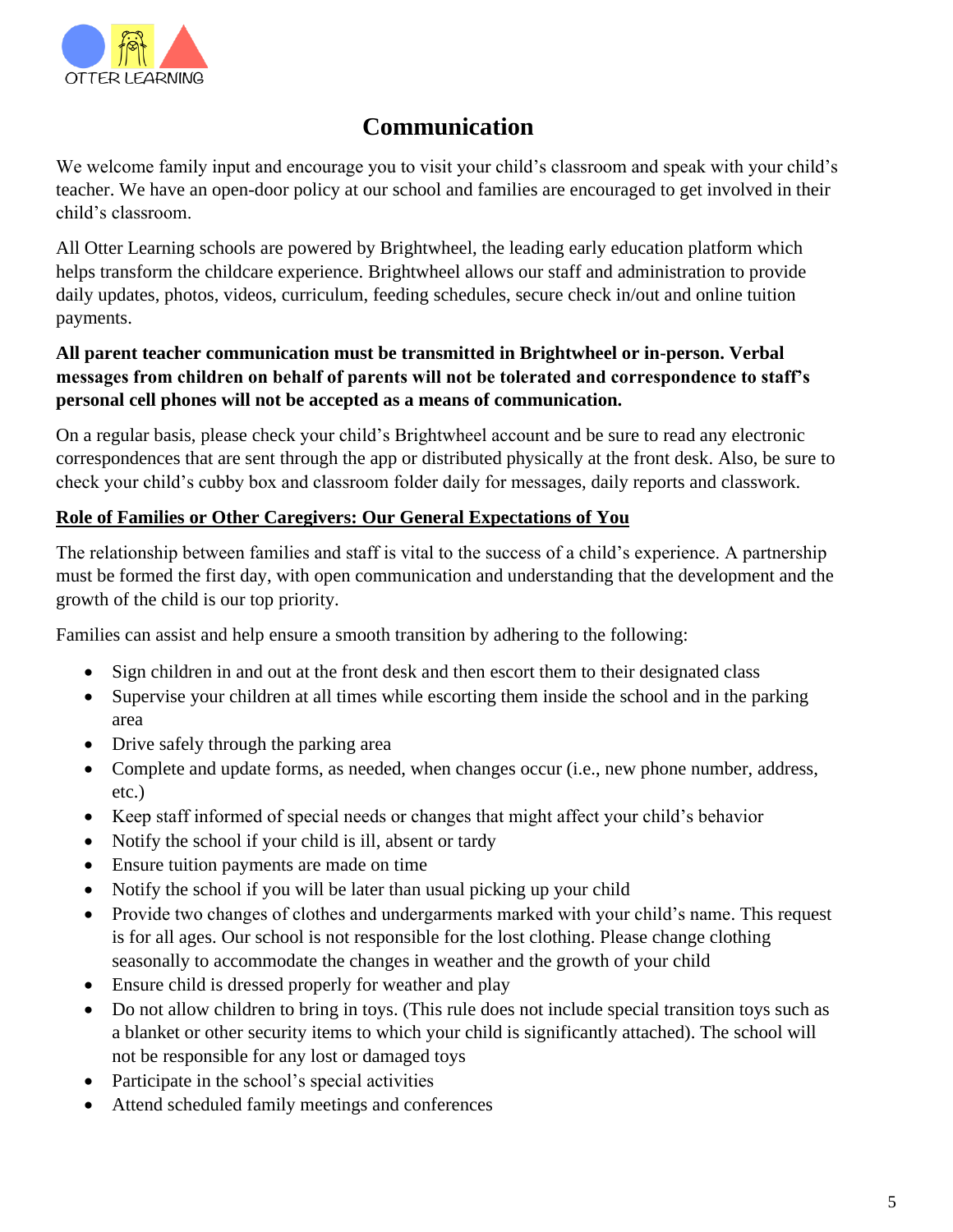

#### **Family-Teacher Conferences**

Parent teacher conferences may be scheduled throughout the year. Families are encouraged to participate on the pre-specified days. However, family/teacher conferences may be scheduled any time during the school year at the request of the family or teacher. Arrangements should be made directly with the Director.

#### **Concerns with Your Child's Classroom or Teacher**

We encourage you to speak directly with the teacher. Our preference is for teachers and families to keep an open line of communication and work together to solve issues. If you are unable to resolve your concern, please speak to the Director.

### **Classroom Experience**

#### **Curriculum:**

Educational priorities are well-defined at our schools. Our comprehensive curriculum materials are designed specifically for each stage of development. Our curriculum establishes a solid foundation for educational growth beginning with a child's first day. Each of our curriculum programs is researchbased and includes developmentally appropriate activities. We continue to educate children through the preschool years and beyond with theme based, academically stimulating, hands-on units. We provide teachers with the curriculum materials they need to create a positive learning environment that will challenge children and move them toward mastering new skills.

#### *Infants:*

Infants do can do more than eat and sleep, and play. Behind these misleadingly simplistic actions, occurs an awe-inspiring process of development through which infants make sense of and learn how to interact with the world around them. The possibilities for enhancing children is limitless.

At the youngest stage of development, infants begin to observe their environment. Babies enjoy being held, cuddled and nurtured by our loving staff. Our infants engage in several stimulating activities throughout the day that are catered towards their own developmental progress such as discovery of the five senses, exploring textures, colors and learning a variety of words and sounds.

The next stage of development includes patterns of eating, being alert and sleeping which are clearly regulated. Our babies are introduced to new foods, sitting up, recognizing their name, crawling and pulling up, and exploring their environment. Our trained and dedicated staff delicately work with our parents to aid children through the different stages of development. Parents and/or guardians will always be part of each room transition decision and will receive daily Brightwheel updates and reports to track progress.

#### *Toddlers:*

Many exciting developmental milestones occur in our toddler classrooms. The children are reading picture books, drawing, painting, climbing, jumping, and exploring everything around them. We believe that a toddler's environment should offer age-related appropriate activities and the opportunity to interact and play alone or in small groups. By allowing our children to learn in small groups, it gives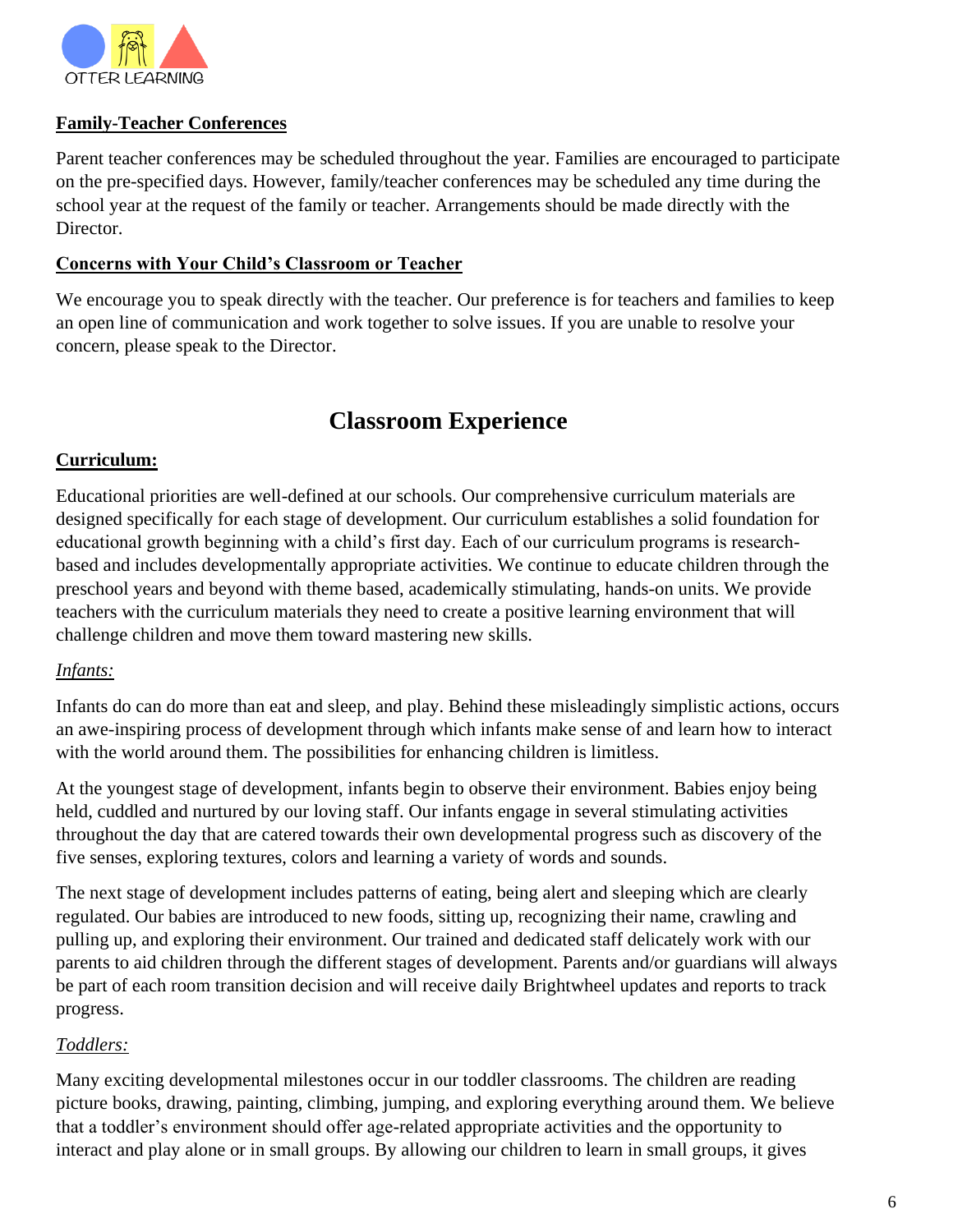

them the opportunity to get more one-on-one attention. Our professionally trained teachers will give you the peace of mind knowing that your child is in a loving and nurturing atmosphere.

During the toddler years, children make steady gains in all areas of development. They are struggling with their feelings of independence versus dependence. They want to do everything by themselves, yet they also realize that they need love and attention to accomplish these goals.

We offer a program to meet the busy lifestyle of your toddler. We provide a variety of techniques to help your child move toward independence, problem solving, understanding abstract concepts, and sharing with other children. We focus on appropriate developmental outcomes that are based on your child's individual needs. Reading, sorting, counting, and identifying shapes are a primary objective for improving your child's language skills and are all covered in-depth.

We recognize that physical separation from toddler and family is always difficult. Our school strives to help families and children experience a calm transition of physical and emotional separation through our safe and loving environment. We encourage families to take the time they need to make this separation as smooth as possible and to let us know how we can support in the process.

#### *Preschool:*

Preschool children are very inquisitive, and their confidence is growing daily. Because preschoolers are eager to learn, they need the opportunity to develop in an environment that is based upon their unique development and learning styles. This type of learning is referred to as "Developmentally Appropriate Practices." Our preschool program is based on this very important concept and considers each child's strengths, interests, and needs. The curriculum is designed to challenge our preschoolers including hands-on math, science, art, music, cooking and physical fitness activities, this well-rounded program offers something for each child. Fine motor skills are an important part of the learning process as children are introduced to basic printing. We also focus on successfully completing potty training in this age cohort to establish routine and good habits early on.

#### *Pre-Kindergarten:*

This classroom is truly designed to do just what the name suggests: prepare your child for kindergarten. Children are expected to know more than ever these days. We provide a school-like setting, enhanced with a balance of activities geared to encourage and promote children to be the best they can be.

Your child will be given the time and attention required to provide a solid foundation for a lifetime of continued learning. Our teachers use their experience and training to ensure that each child's day is balanced with creative activities that help to develop thinking, reasoning, problem-solving and decisionmaking skills.

Pre-K students are assessed with an ongoing customized program and enjoy the benefits of oversight by our Pre-K specialists. Students cruise way past typical kindergarten entrance requirements, mastering language and math concepts well into elementary school levels. You will be amazed by what can be accomplished during this special year. In addition, the use of a daily schedule helps children feel secure and independent as they anticipate activities and the opportunity of making choices on an individual basis.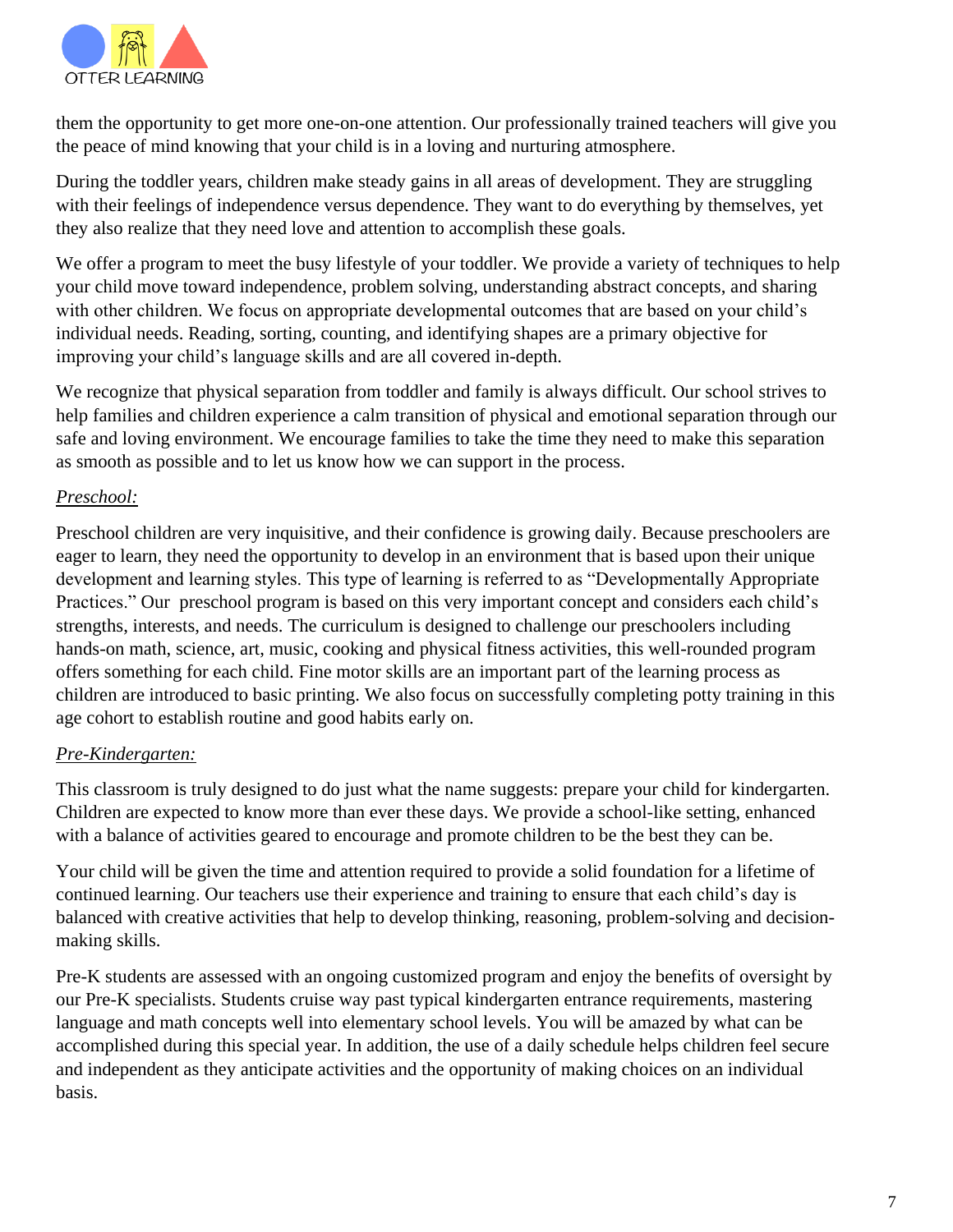

#### *Kindergarten through 12 years:*

High quality before and after school care can benefit your child in elementary school and long afterward. Research indicates that effective after school care programs can improve school attendance, classroom behavior, and academic aspirations. These characteristics can bolster academic success through high school and well into college. Spending time in after school programs also lays the foundation for healthy lifestyles. When children are surrounded by opportunities to make good choices in positive and supportive environments, they're more likely to make better choices for the rest of their lives. As part of our after school program, students will have access to individual tutors for homework assistance and educational enrichment, exciting field trips during planned school closures and summer break, healthy snacks, large indoor and outdoor play spaces with fun and engaging games and transportation to and from our partner schools. Families are welcome to make alternative transportation plans as necessary.

#### *Extracurricular Activities:*

Our school offers a variety of extracurricular activities including dance, art classes, soccer and other exciting seasonal activities. Please speak with the Director to receive more detailed information regarding the available programming and associated prices.

### **Enrollment Process**

Families are encouraged to have their children with them the first time they visit or tour the school. It is important that the child and parents feel comfortable with our staff and the facility.

To reserve space in our program, parents must submit a completed application as well as submit a **nonrefundable registration fee due at the time of enrollment.** Amounts of all fees are found on the school's fee schedule.

All children must be observed by the school prior to admission to assure that our program can effectively meet their needs.

#### *Your First Day*

On your child's first day of school the following forms must be completed, signed and reviewed by the administrative staff:

- Enrollment Application
- Immunization Report and Physical
- Health and Emergency Form
- Emergency Information Card
- School Transportation Form (if applicable)
- Acknowledgement of Receipt of Parent Handbook and
- Acknowledgement of **ALL** Forms Found in the Parent Handbook

No child may continue enrollment for more than 30 days without a current immunization report. Please let the administrative staff know of any allergies or special dietary requirements prior to your child's first day. Please also see the school's *Medication Policy* detailed further in this handbook.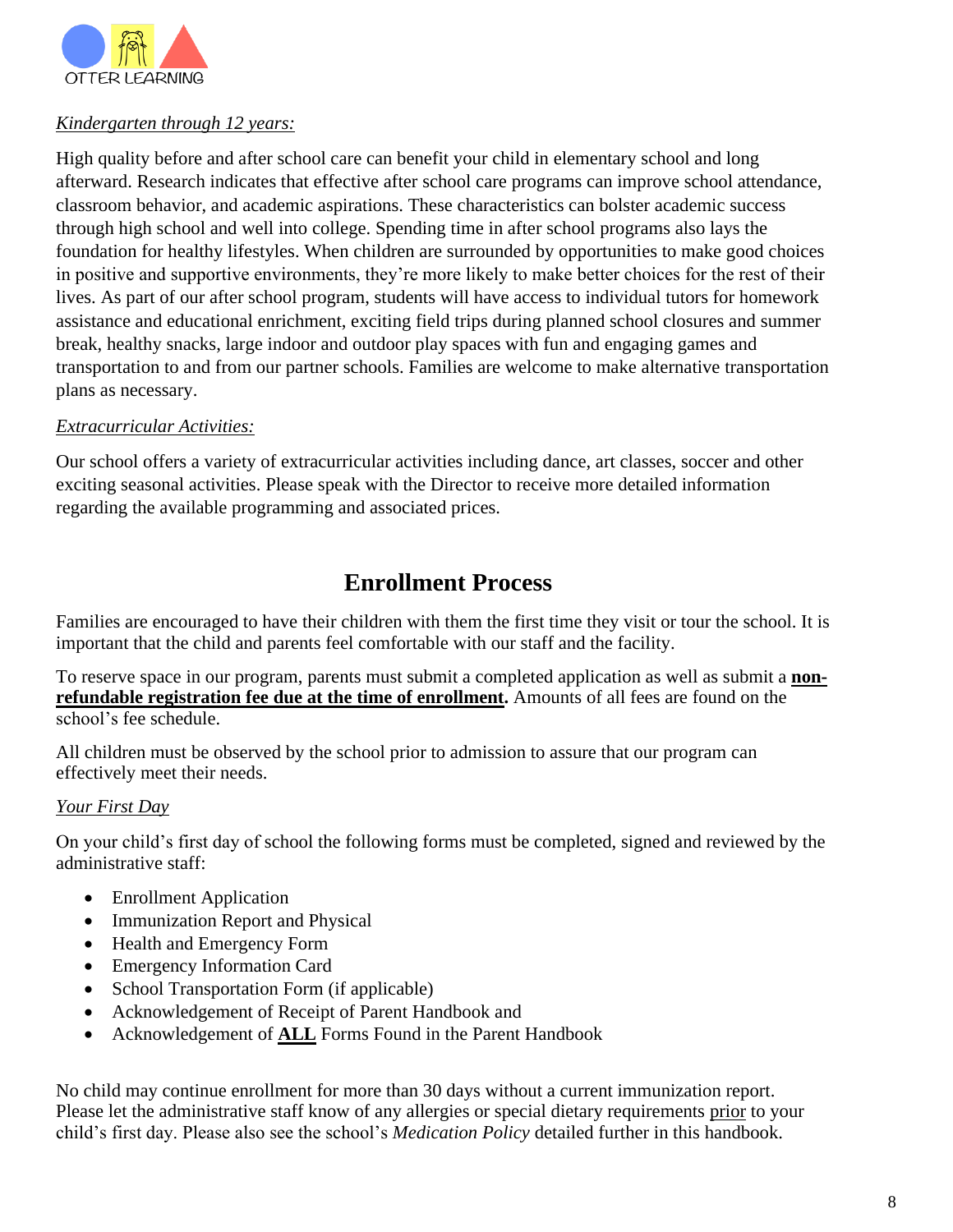

If the information in these forms change during the child's enrollment, families are responsible for notifying the administration in writing of the changes. This includes, but is not limited to, phone numbers, emergency contacts, work locations, or child's physician.

If a family decides to unenroll for any particular reason, and the family has an outstanding balance or does not abide by the two-week unenrollment notice, all past due tuition and fees will need to be paid in full prior to re-enrollment.

The administration reserves the right to revoke acceptance or to dismiss a child at any time. The administration also reserves the right to place children in a classroom, to determine the teachers for a particular classroom and to determine whether a particular child continues to meet the school's requirements.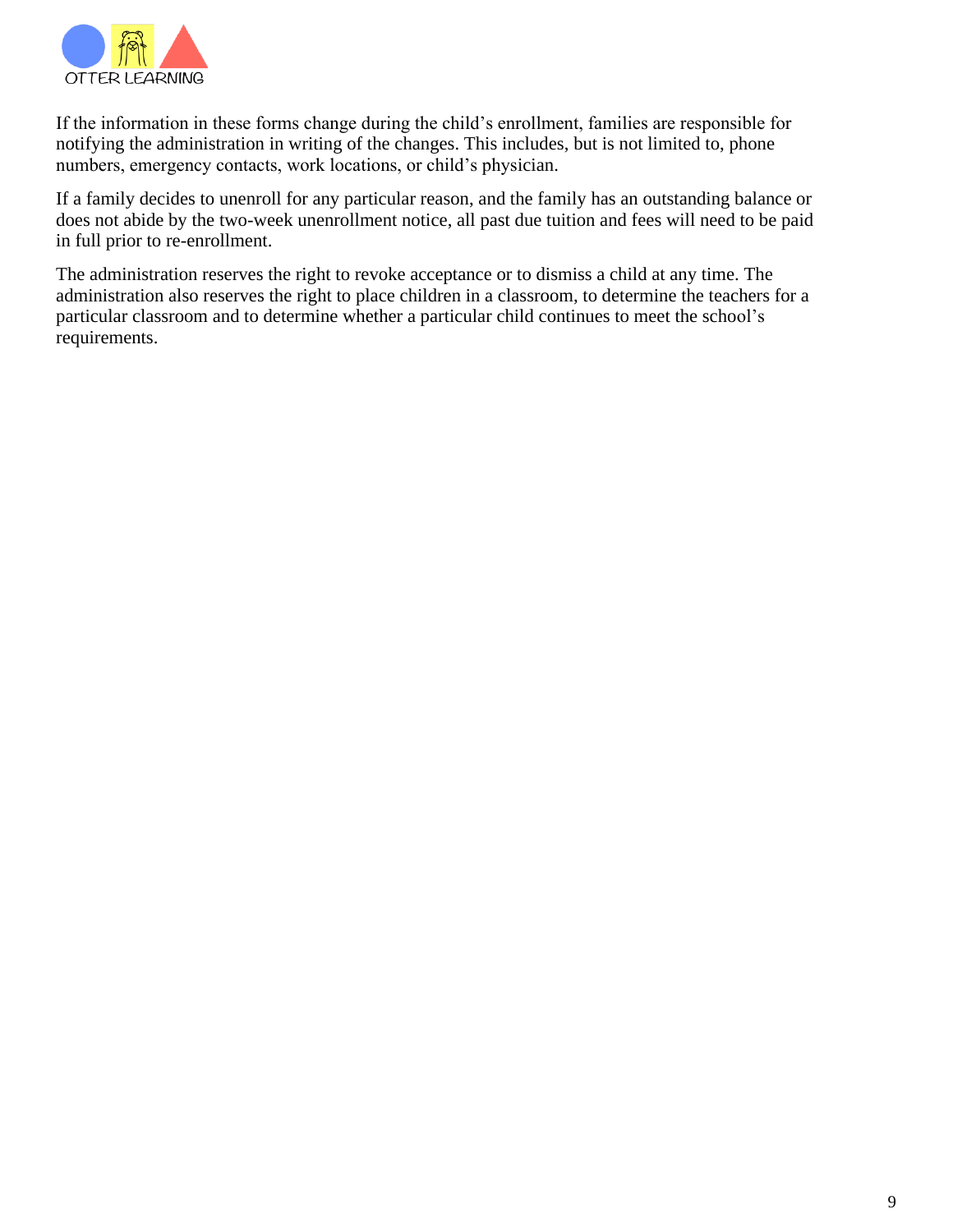

# **Tuition Policy**

#### *Tuition Payments:*

Tuition payments should be viewed as an annual school year obligation which is paid by families weekly or monthly depending on your desired payment plan. There are no deductions for absence due to illness, accident, holidays, teacher workdays, days the school is closed for inclement weather or other unforeseen circumstances. If our school must unexpectedly close due to unexpected circumstances, such as inclement weather, full payment of tuition is required. We reserve the right to close any additional days needed and full tuition payment is expected to be paid in full.

Our philosophy behind this policy stems from our goal to be able to support the school day-to-day (pay our highly trained teachers, purchase supplies, ensure safety of building and facilities) and provide the necessary resources for the school.

**Tuition payments are due every Monday for that week of service for weekly plans or the first of each month for monthly billing plans.** If tuition is not paid in full by Monday at close of business, a late fee will be charged. Students with late fees outstanding past Tuesday evening will not be allowed to return to the school until the balance is paid in full. We understand the commitment of sending your child to school, but we also have an obligation to ensuring our teachers are compensated for all the work they do when services are rendered.

If you do decide to unenroll in order to avoid paying tuition for a few weeks, the school will require a registration fee upon re-enrollment and cannot guarantee that your child's space will be available upon return due to waitlist demand.

When a child has transitioned full time into an older classroom, the new tuition rate corresponding to that classroom will become effective on the first Monday. This rate change will be based on classroom advancement, not by date of birth.

We reserve the right to change tuition and/or program fees due to unforeseen increases in expenses. Families will be notified of any changes in tuition within four weeks of the change. Any additional services such as late pick-up, field trips, etc. must be paid the same day the services are rendered.

No portion of your weekly paid outstanding tuition will be refunded or canceled in the event of absence, withdrawal or dismissal from the school or school closure. Should it become necessary to withdraw your child for any reason, a two-week written notice must be given to the administration. If the notice ends on a Monday, Tuesday, Wednesday or Thursday, tuition for the entire week is due. We reserve the right to dismiss any student at the discretion of the school's director or administration.

#### *Payment Method / Brightwheel:*

All tuition must be paid electronically via the school's Brightwheel application. **The school does not accept checks or cash as a form of payment**. This policy helps create a safer environment for staff and allows our teachers and administration to spend more time with students and families.

Brightwheel accepts all major credit and debit cards. In addition, families have the option to link a bank account to automatically draft tuition payments each week for convenience. Brightwheel charges a small software fee for each transaction and we recommend families link their bank information to lower the charge to \$0.50 per transaction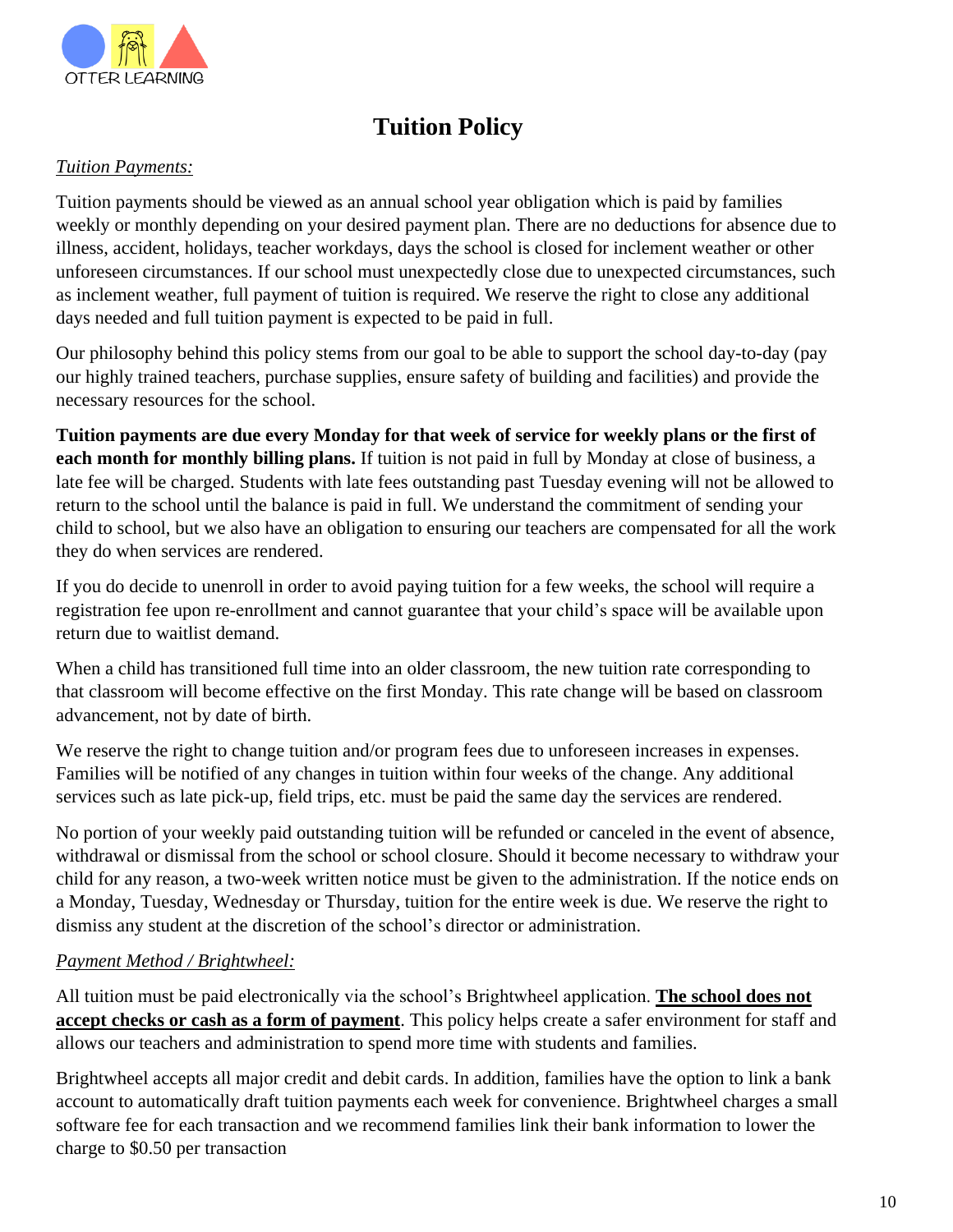

#### *Registration & Supplies Fees:*

A non-refundable registration fee is due after the student has been officially accepted based on admission requirements. This fee is due upon notification of the child's acceptance and prior to beginning the program. This fee is an annual fee and must be paid on the anniversary date of your enrollment. These fees serve to ensure your child's placement in addition to covering the costs of processing the application for admission, supplies and educational materials. If space is not available at the time of registration, your child will be placed on our waiting list. We will contact you wuhen space becomes available. Registration fees guarantee that your child's spot will be reserved for up to 2 weeks. The school also charges a one-time supplies fee each September to ensure adequate supplies and materials are procured for each student.

#### *School Ager / After School Fees:*

Tuition for school age children and before/after school care is due each week regardless of attendance. The school reserves and guarantees student's spots on our transportation vehicles and therefore tuition is due each week due to high demand and limited space. However, school age tuition is not due when local public schools are closed when we are not picking up at local partner schools (example: Thanksgiving, Christmas, New Years, Spring Break). If school age students attend the school during the weeks of public-school closure, the school age daily rate tuition will be applied to your statement balance. School age children are not eligible for vacation discounts per the below policy.

#### *Vacation:*

When full time students have been enrolled for six consecutive months, you may take 2 weeks of vacation at 50% off per week. No vacation discounts are permitted before six months of enrollment. The 50% of your child's tuition must be paid before you leave for vacation or you will not qualify for the discount. Vacation is only permitted for full weeks and cannot be broken up into days. Vacation time will only be approved and credited to accounts that are current. Vacation weeks do not accumulate and will not carry over from year to year, (a year is based on an enrollment year). Requests for vacation time must be communicated through Brightwheel request or email to the Director at least two weeks in advance. If you have not been in attendance for at least six months and choose to unenroll, you will potentially forfeit your space and will have to re-enroll and repay your registration fee upon your return. School age children are not eligible for vacation discounts.

#### *Discounts:*

We offer sibling discounts of 10% discount to the oldest child for a family of two and a 10% discount off for each additional child within the same family. We also offer military discounts of 5% off total tuition with a current valid I.D. Discounts may not be combined with any other discounts, offers, or promotions.

#### *Late Fees:*

Tuition payments are due every Monday for that week of service for weekly plans or the first of each month for monthly billing plans. If tuition is not paid in full by Monday at close of business, a \$10 late fee will be charged. Students with late fees outstanding past Tuesday evening will not be allowed to return to the school until the balance is paid in full. Failure to remain current on tuition payments may result in dismissal from the school.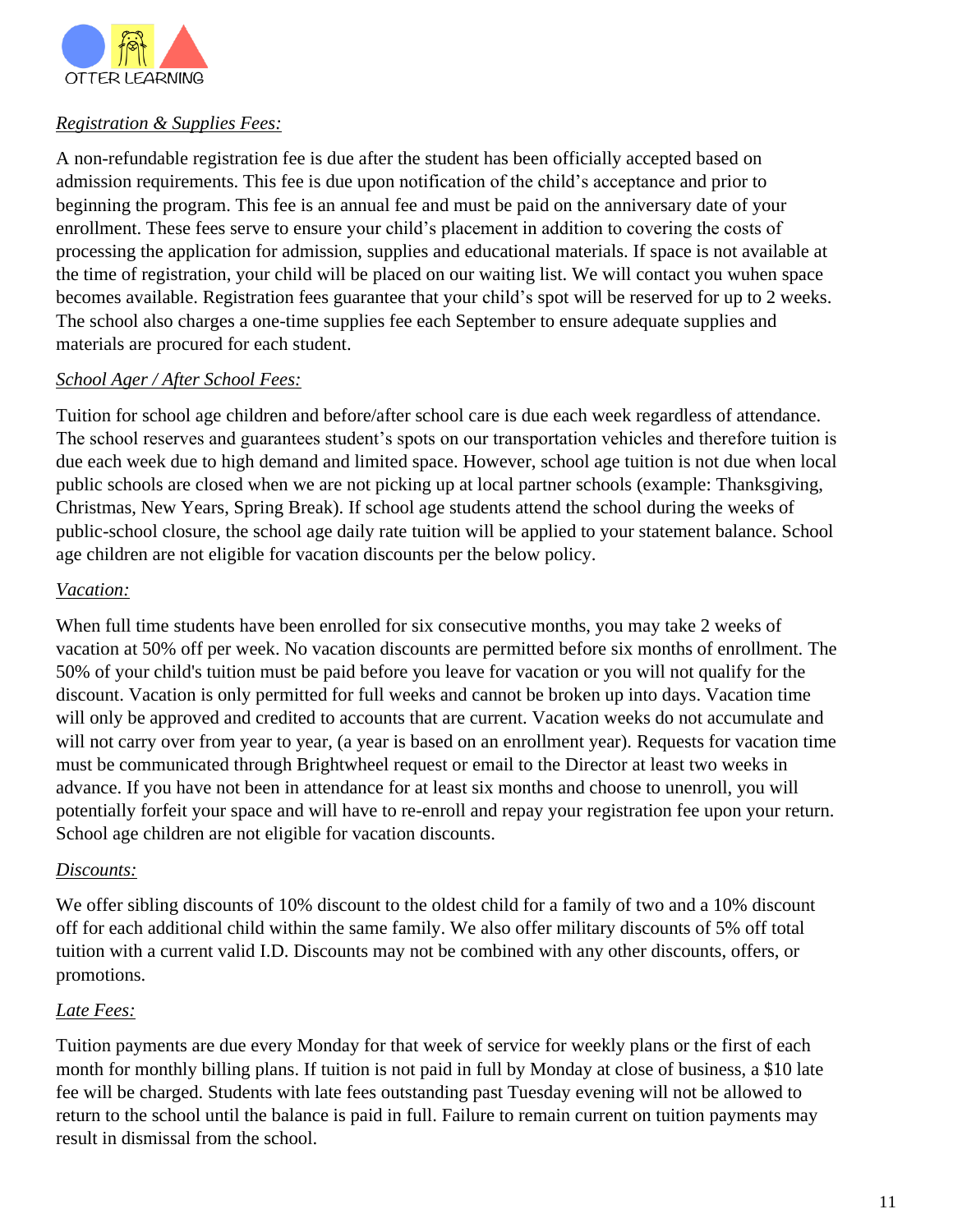

#### *Tuition Suspension:*

**During the School Year**: No suspension of tuition will be given to any families for time out during the school year, August through May.

**During Summer Break**: Suspension is available for periods of planned absence of more than two weeks. We require a two-week notice, tuition and accounts must be current before suspension can be activated. When suspension is used, one week's tuition is required to keep your account active. This tuition will go toward your child's first week back from suspension. A return date must be given prior to leaving.

#### *Withdrawal:*

Families are responsible for initiating the child withdrawal process. A two-week notice is required, and tuition is expected to be paid in full for those weeks. If a two-week notice is not submitted, tuition is still due for those two weeks. Families will need to speak to the Director who will start the required paperwork process for withdrawal. Once the withdrawal form is properly completed and signed, the family must ensure that any school property in the possession of the child or child's family is returned and any outstanding financial obligations are met.

#### *Dismissals*

The staff will work with each child to meet the needs of that child and every effort will be made to provide a positive learning experience.

However, the administration reserves the right to ask families to make alternative arrangements for care if it is determined that a child's needs cannot be met, or the child has not adjusted to group care provided by the school. In the event behavior becomes disruptive to the program or poses an unsafe situation for the child or other children in the School, alternative arrangements may be required.

A dismissal will only be considered after careful consideration. If the administration determines that the program is not a successful match, families will be given referral information to assist in the transition to a program better suited to the family's needs.

If you, the parent, are uncooperative in completing and returning forms, fail to pay your tuition on time, fail to follow any state or county regulations, or fail to follow any of the aforementioned procedures outlined throughout this handbook, it may be necessary to dismiss your child from our school.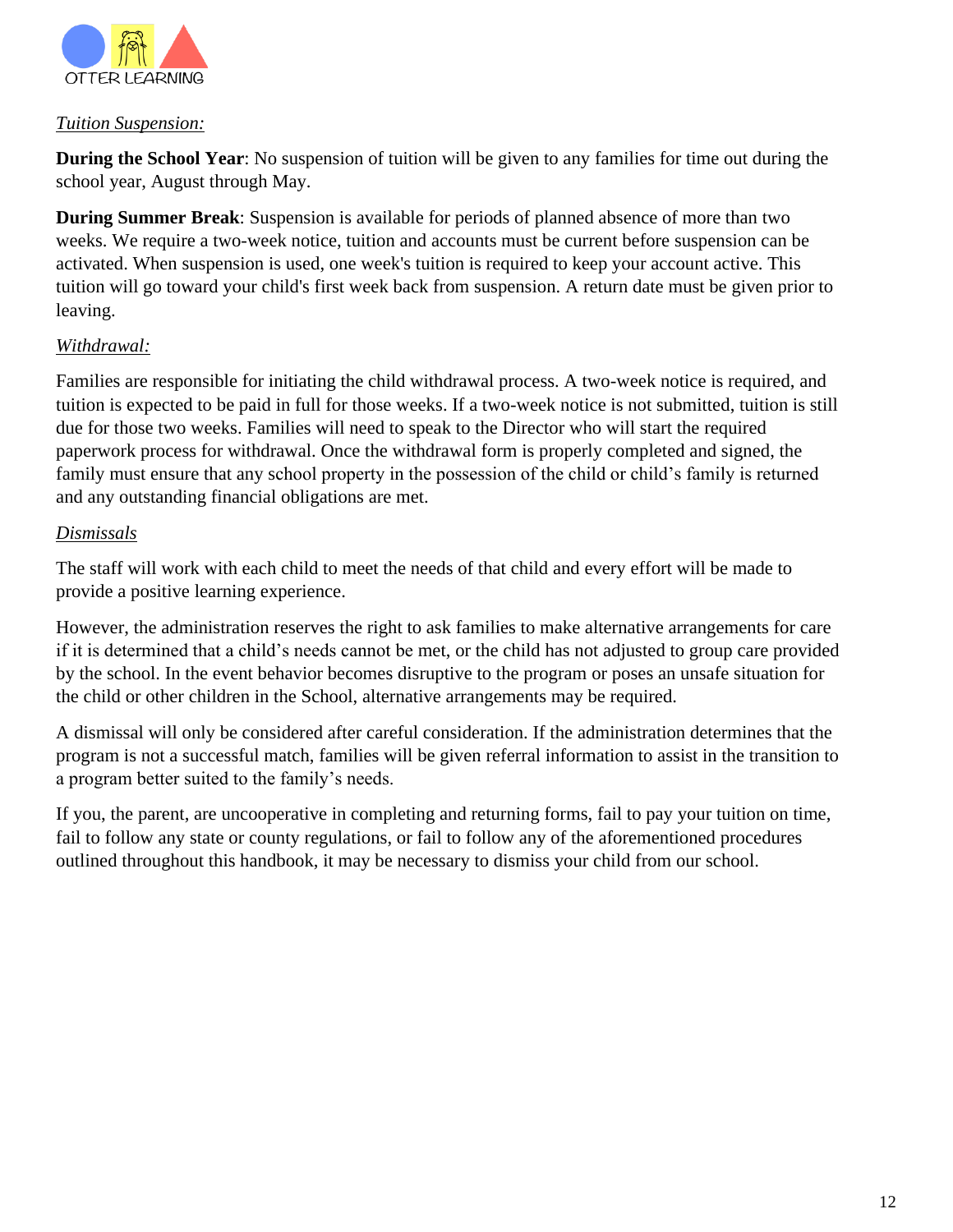

### **School Closures**

The school will be closed on the following holidays:

• New Year's Day, Memorial Day, Independence Day, Labor Day, Thanksgiving Day and the following day, Christmas Eve and Christmas

If a holiday falls on a Saturday or Sunday, it may be observed on a Friday or Monday. After school and school age students will be permitted to stay on public school closure days and will be required to pay the full-time daily rate for the number of days attending.

In addition, the school may be required to close due to inclement weather. The school takes into consideration several factors when making a judgment as to whether we will open late or close early due to inclement weather including assessing local authorities' recommendations, local road conditions and forecasted temperatures. Please call the School, check our website, listen to the radio or watch television for announcements about closings due to inclement weather or other unforeseen circumstances.

### **Attendance**

#### *School Hours:*

This school is open Monday through Friday, 12 months per year. Please see above for predetermined Holiday Closings. Since we are licensed only for specific hours of operation, no early drop-off or late pick-up can be allowed. Please speak with the Director for exact hours of operation as they vary by location.

#### *Arrival:*

We recommend all children arrive by their classroom's morning group time. Morning activities usually begin at this time and this will help your child to be a fully participating group member. All children must be escorted into a classroom by an adult. Upon arrival into the classroom, we ask that you wash your hands as well as your child's hands. This will help us minimize the spread of illness. Your child's arrival must be acknowledged by the classroom teacher before you can leave your child. Please note that if your child arrives after breakfast time, we will not be able to provide this service.

#### *Departure:*

To pick up a child from our school, an adult must come into the building, sign the child out and let the teacher be aware of your presence and escort the child out of the building. The family or guardian must always supervise their child after leaving the classroom, both inside the building and in the parking area. If someone other than a family member is picking up a child and is not an approved pickup in Brightwheel, they will be asked for a picture ID to match the person to the name given by the family.

#### *Late Pick-up Fee:*

We expect parents to respect and abide by our hours of operation. We recognize that it is not always possible to pick up your child by closing time. We ask that you call us NO LATER than 30 minutes prior to closure so we can tell your child when to expect you, so they don't worry in addition to determining our staffing needs. There will be a charge of \$10.00 for the first 5 minutes after closure time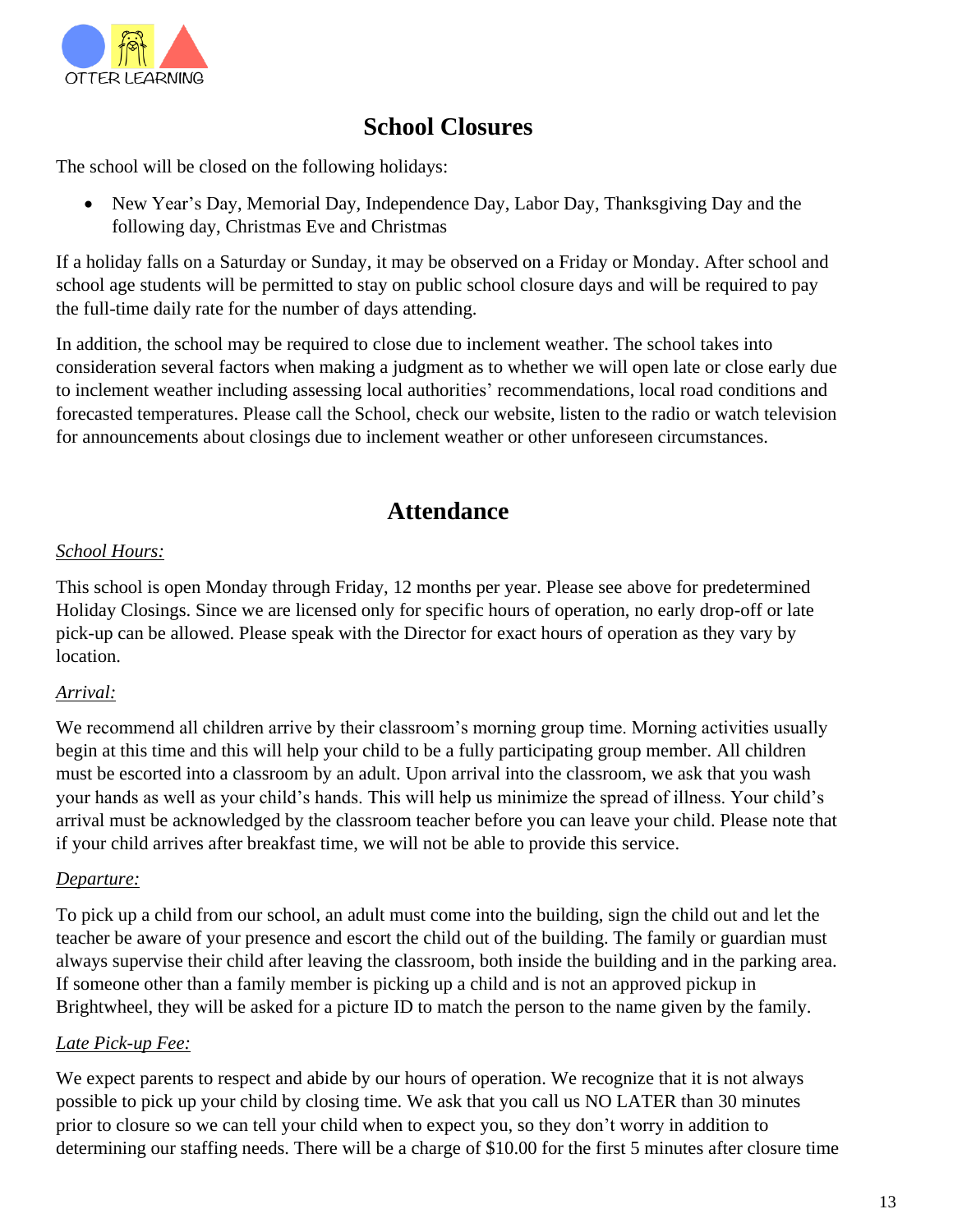

and \$1 per minute after those first 5 minutes have elapsed payable in cash upon arrival to the staff who is caring for your child after hours of operation. This charge may be waived by the Director or administration for extenuating circumstances. If you have not contacted us by 30 minutes after closure our first assumption is that something accidental in nature has occurred. In this case we will make every effort possible to contact parents, guardians, or other adults who have permission to pick up a child. If we are not successful in contacting anyone, we will first contact the police and request that they attempt to determine if something accidental has occurred and to assist us in locating a guardian who has permission to take custody of your child. Only as a LAST RESORT, we will contact the state licensing agency to come and take custody of your child. We are not licensed for after-hours care. The state has a special license for this, and our employees are not allowed to take custody of your child by removing them from the premises. If there are three or more incidents within one quarter, your child will be dropped and not allowed to return without the Directors permission and a new registration fee.

# **Health and Safety**

#### *General Safety Statement:*

All the policies, rules and regulations presented in this handbook are designed to make the time your child spends at our School safe and rewarding. We have taken several steps to promote the safety and protection of your child while in our care. They are as follows:

- All exits and entrances are locked and only accessible by code entry or key
- Secure check in/out tablet with individual pin codes to determine precisely who is accessing the school
- Frequent observations of the classrooms are performed by the administration
- Daily professional cleaning and sanitizing of the entire school

#### *Classroom Safety:*

Our school provides equipment and furnishings that are child-sized, sturdy, safe and in good repair. Individual teachers are responsible for the set-up of their classroom. It is part of their daily routine to wash and sanitize toys and furniture and to watch for and eliminate any hazards present in the classroom. Teachers are provided with guidelines as to what equipment and toys should exist in each classroom.

#### *Playground Safety:*

Safe, age-appropriate outdoor environment is provided for our children. The following rules are enforced for indoor and outdoor play areas:

- When a class has outdoor time, all children must stay with their class
- Teachers supervise the children on the playground at all times
- In case of an accident, one teacher may bring a child in for first aid
- At no time will the class be left on the playground without appropriate supervision
- The administration and the teachers will inspect the playground daily and report any unsafe conditions immediately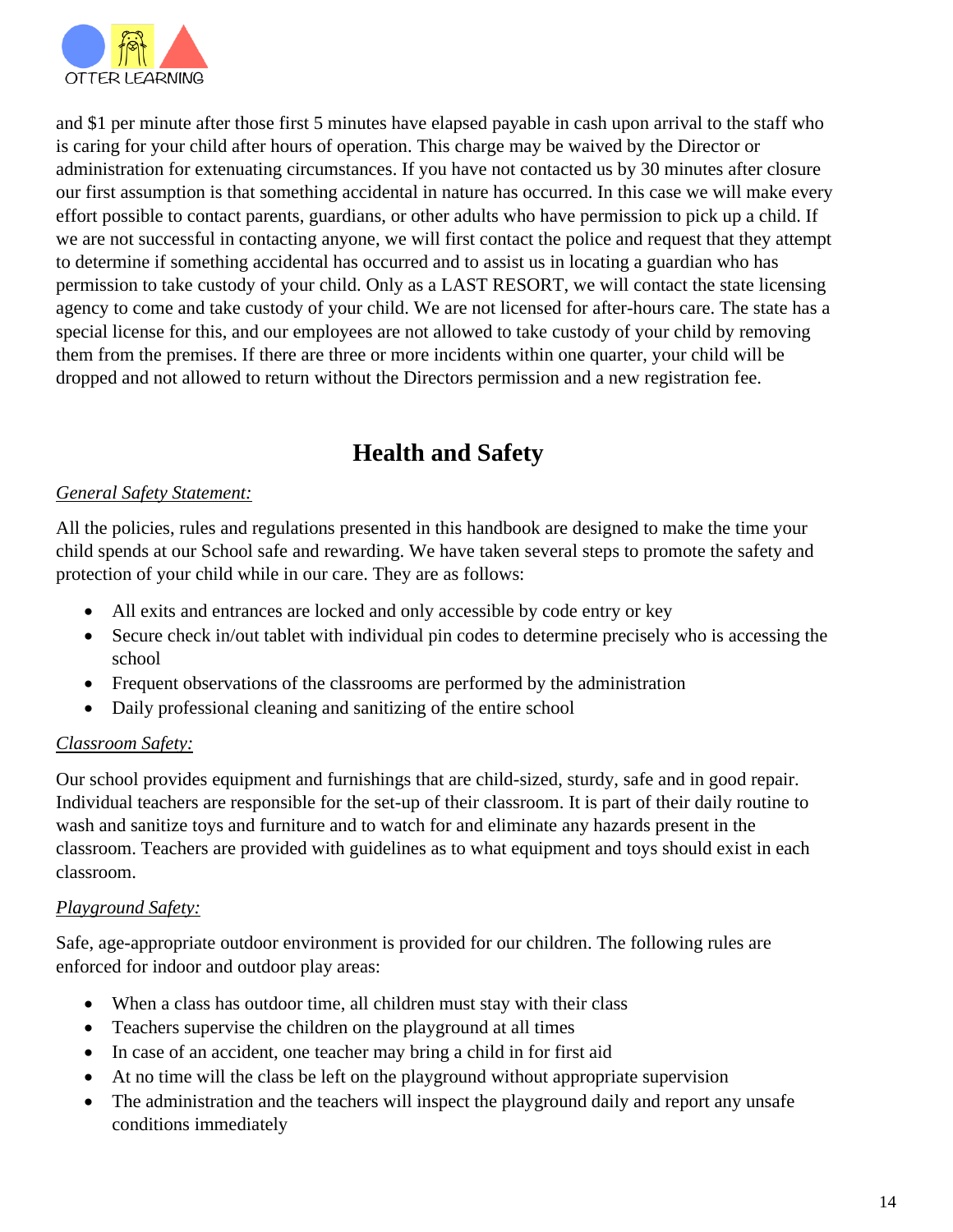

#### *Sick Policies*

Our ultimate goal is to provide a place where your child can learn, develop and have fun in a safe and healthy environment. The school is not equipped with the staff or facilities to care for sick children for an extended length of time. We depend on you to assume care for your sick child. The following guidelines for excluding children help us to keep many communicable illnesses out of our facility and thereby maintain regular attendance for the majority of the children and staff. It is your responsibility to report to the School any infectious or communicable disease for which your child is diagnosed.

A child may not be allowed admission if they have a temperature of 100.4° or higher. If a child is sent home with a fever, he/she may not return to the center until they have been fever-free for 24 hours, without medication.

If a student presents a fever over 100.4°, parents will be notified by phone call and a Brightwheel message to pick up their child immediately. If the parents are not available, we will start calling the alternate contacts that are listed in the files. We will continue calling until we actually speak to a person. Children with fevers over 100.4° degrees will not be allowed to stay at the school. They must be picked up and cared for by a parent or emergency contact. If we cannot establish contact with a parent or alternate contact, we may at our discretion transport the child to emergency medical care if we believe medical attention is necessary.

In addition, a child will be excluded from the classroom by a member of our administration while the family members are contacted to pick up within one hour in the event of:

- Diarrhea episodes of more than two in a day
- Skin rashes that are not diagnosed by a physician's note
- Vomiting episodes of more than one a day
- Nose drainage that is thick and green or excessive for the comfort of the child
- Eye drainage of any type accompanied by red eyes or mucus crusted around the eyes
- Pink eye or symptoms similar to those of pink eye
- Chicken pox or measles sores are suspected
- Scabies systems are suspected
- Respiratory problems including uneven breathing or severe coughing with wheezing or croup
- Sore throat, especially if swollen glands are suspected
- Strep throat symptoms are suspected
- Head lice are found and visible
- Appearance or behavior is unusual, and the teachers agree that the child is not feeling well enough to participate with the rest of the class including lack of appetite, confused or irritable
- Unusual color is noticed in the child such as jaundiced eyes or skin, pale in the face, stool or urine is an unusual color

All of these conditions (except fever) will require 24-hour treatment or a doctor's note for the child to resume their normal attendance schedule. Children must be completely fever-free for 24 hours without the aid of medication before returning to the school.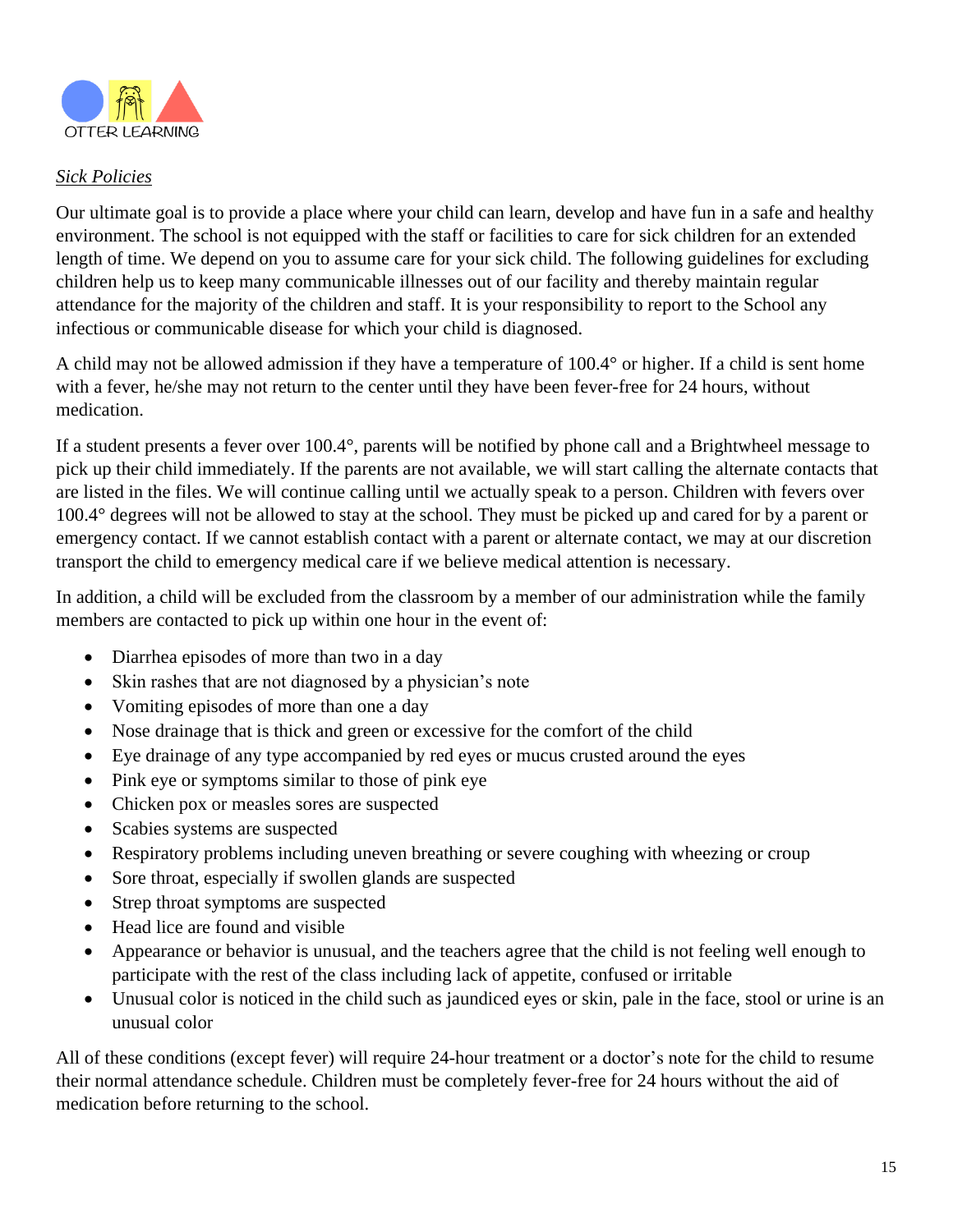

If your child becomes ill at the school, we will contact you and isolate your child from other children until she/he is picked up from School. If your child is absent, please contact us and let us know the reason. We will need this information to prevent the spread of contagious disease in the facility.

# **Medication Policy**

Medication for students must be directed to the front office and managed by the Center Director or Assistant Director. All medications must be kept in a cabinet, drawer or refrigerator. All medication must be clearly marked with child's first and last name. Sunscreen, bug spray or diaper creams must be clearly labeled as well and must be directed to the Center Director for administering.

#### *Medication Policy*

Childcare centers are **not** required to administer medications. We do this as a courtesy for our families and students. It is incredibly important that the following procedures are followed. Otherwise, the administration will decline to administer medication to your student.

All families must provide a signed authorization including administration and dosage procedures for each medication to be administered. Any potential adverse reaction to the medication must be listed on the authorization so that the child can be properly monitored, and families notified accordingly. Additional procedures include:

- Prescription medication must be in its original container bearing the pharmacist's label
- Written authorization from the child's family and written doctor's authorization and instructions stating:
	- o The child's full name
	- o The name of the medication or the prescription number
	- o The amount and frequency of dosage
	- o The name of the prescribing physician
	- o The date the instructions were signed by the physician
- We will not administer any medication after its expiration date or for non-medicated reasons, such as to induce sleep.
- We will not accept a Medication Authorization Form that states the medication to be given "as needed."
	- o Parents must indicate the exact conditions under which the medication should be given.
- Only **ONE** medication can be listed on each Medication Authorization Form
- All medications must be dropped off and picked up at the front desk, each day. These medications will be stored in a locked secure area inaccessible to the children. Medication may not be transported to the classroom by families
- Children are not allowed to bring any type of medication to the School to administer themselves.
- **NO MEDICATION MAY BE PLACED IN THE CHILD'S BAG OR TAKEN INTO THE CLASSROOM FOR ANY REASON**
- All medication must be taken home daily to ensure proper family control
	- o Exceptions to this rule are life-saving medications such as breathing treatments. Any child needing these types of medications administered will be placed on a "Care Plan" developed by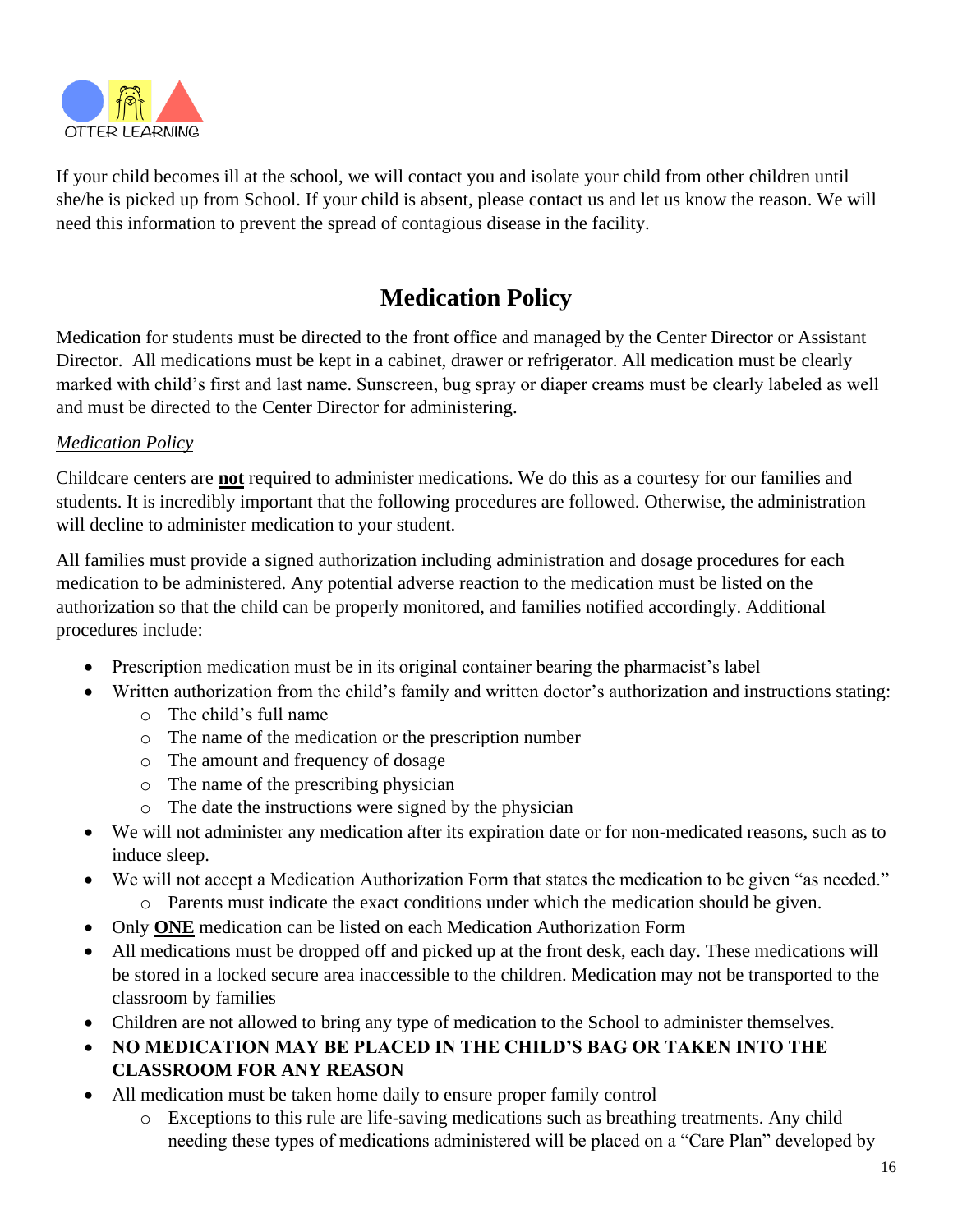

the child's family, a medical expert, and the administration. Any "Care Plan" currently in use will remain so until renewal time (at least every 6 months).

Thank you for adhering to this policy to ensure the health and safety of all children.

#### *Emergency Medical Care:*

Each child, upon enrollment, must have emergency care information on file. It is the family's responsibility to keep this information current. In the case of a medical emergency, you will be notified immediately.

If warranted, emergency medical personnel will be contacted to provide transportations to the nearest hospital specified on the Health and Emergency Information form. If possible, a member of the School administration or the child's teacher will accompany the child.

#### *Immunizations:*

The School must have on file the Immunization Records and latest physical for each child with specific dates recorded. These forms are obtained from a private physician or the local Health Department. The immunizations must include:

- Series of 5 DPT doses (age appropriate)
- 4 doses of polio (OPV)
- 2 doses of measles, mumps, rubella (MMR) (age appropriate)
- Completed 3-shot hepatitis series
- Varicella (chicken pox) shot
- All forms must be dated and signed by a physician before the child's first day of school

#### *Accident Reports*

Staff members may apply simple first aid at the school for minor injuries such as cuts, abrasions, bruises and insect bites. If any of these occur and first aid is administered, a "Boo-Boo Report" will be completed in additional to a Brightwheel notification (when appropriate). This report will state the nature of the injury, the cause and the treatment. It will be signed by the teacher who completed the report, a member of administration and the family. The administration will then file the log into the child's file. If an accident is caused by or involves another child, that child's name cannot be given out and will not appear on the report. Families will be notified immediately if a child receives and injury other than a minor one.

#### *Reporting Abuse and Neglect*

Our staff is trained annually on reporting suspected abuse or neglect of a child. In the event a trained staff member feels a child has been abused or neglected, that staff member has responsibility to report his/her suspicion to the school's administration. At that time, the administration will determine if the suspected abuse or neglect is accurate. If the administration then feels that the suspicion is founded, they will contact social services to begin to a formal investigation. All activity will be documented, including the initial report by the staff member. The staff member may choose to remain anonymous.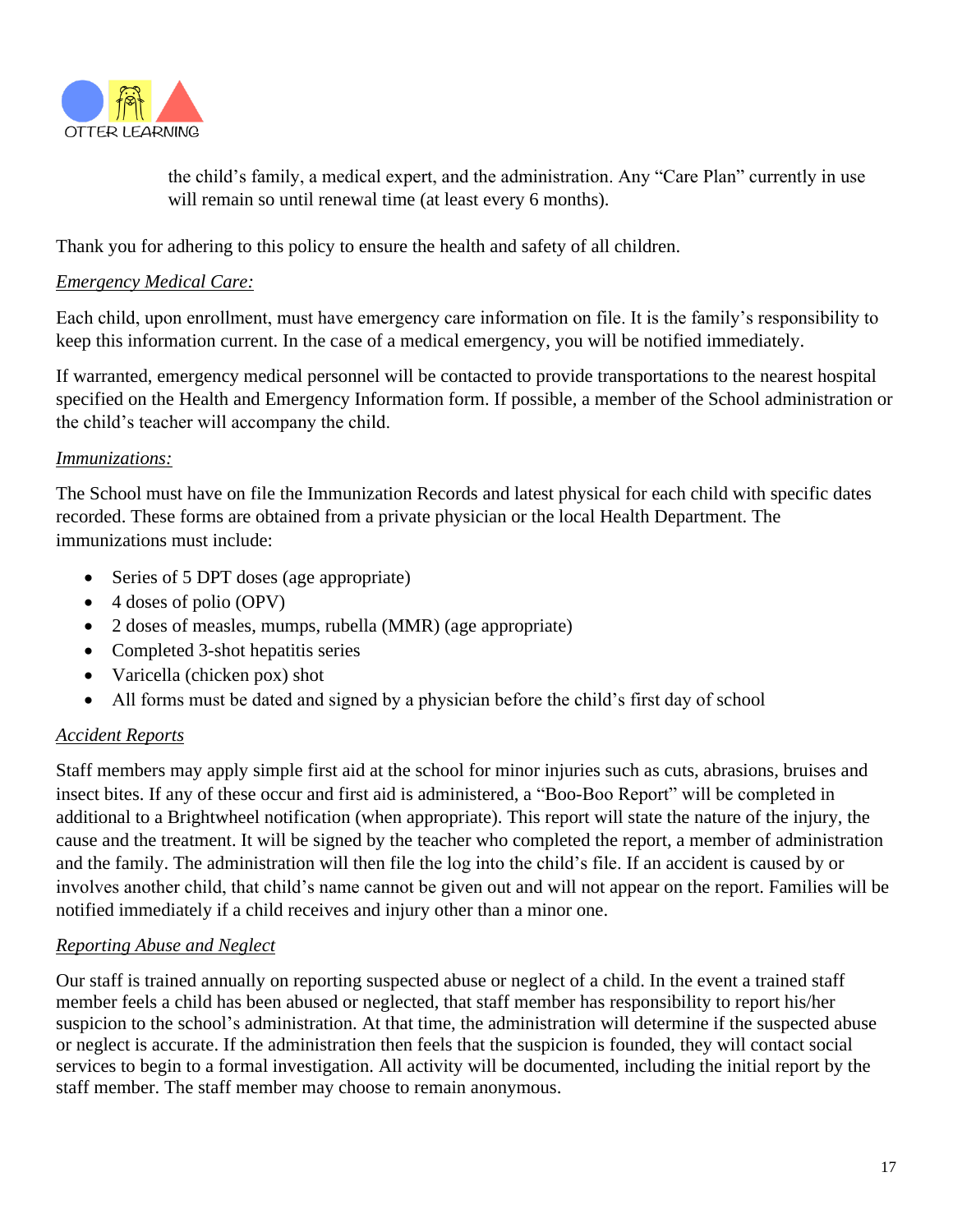

All allegations of abuse or neglect will be received by the state agency overseeing childcare. The county department of social services will determine if an investigation is needed within the 24 hours of the complaint.

We take our responsibilities to report suspected child abuse, neglect, and abandonment seriously and will cooperate with governmental authorities in connection with their investigations. If you have any questions regarding the school's mandatory reporting obligations, please consult the administration.

#### *Reporting of Accidents and Hazards*

All accidents, including those which do not involve serious injury, must be reported immediately to the administration by the staff member. Only through full knowledge of accidents can we strive to maintain a safe and healthy place.

Immediately report any unsafe conditions, defective equipment or other hazards to the administration. Children are expected to assist in maintaining safe conditions. Safety is a state of mind and requires constant vigilance and common sense. Safety is everyone's responsibility.

#### *Emergency Procedures*

If an emergency situation develops such as severe weather, fire, physical problems with the building, or power failure, the children's safety is our first concern. Evacuation route diagrams are posted throughout the facility.

The school is equipped with a fire alarm system, a sprinkler system and fire extinguishers throughout the facility.

Fire drills are performed on a monthly basis and all staff members are instructed on evacuations. In the event of a natural disaster such as a hurricane, tornado, snowstorm, etc., the families will be notified as soon as possible to pick up their child. If the family cannot be reached, the emergency contact will be called (this person should be local to the school).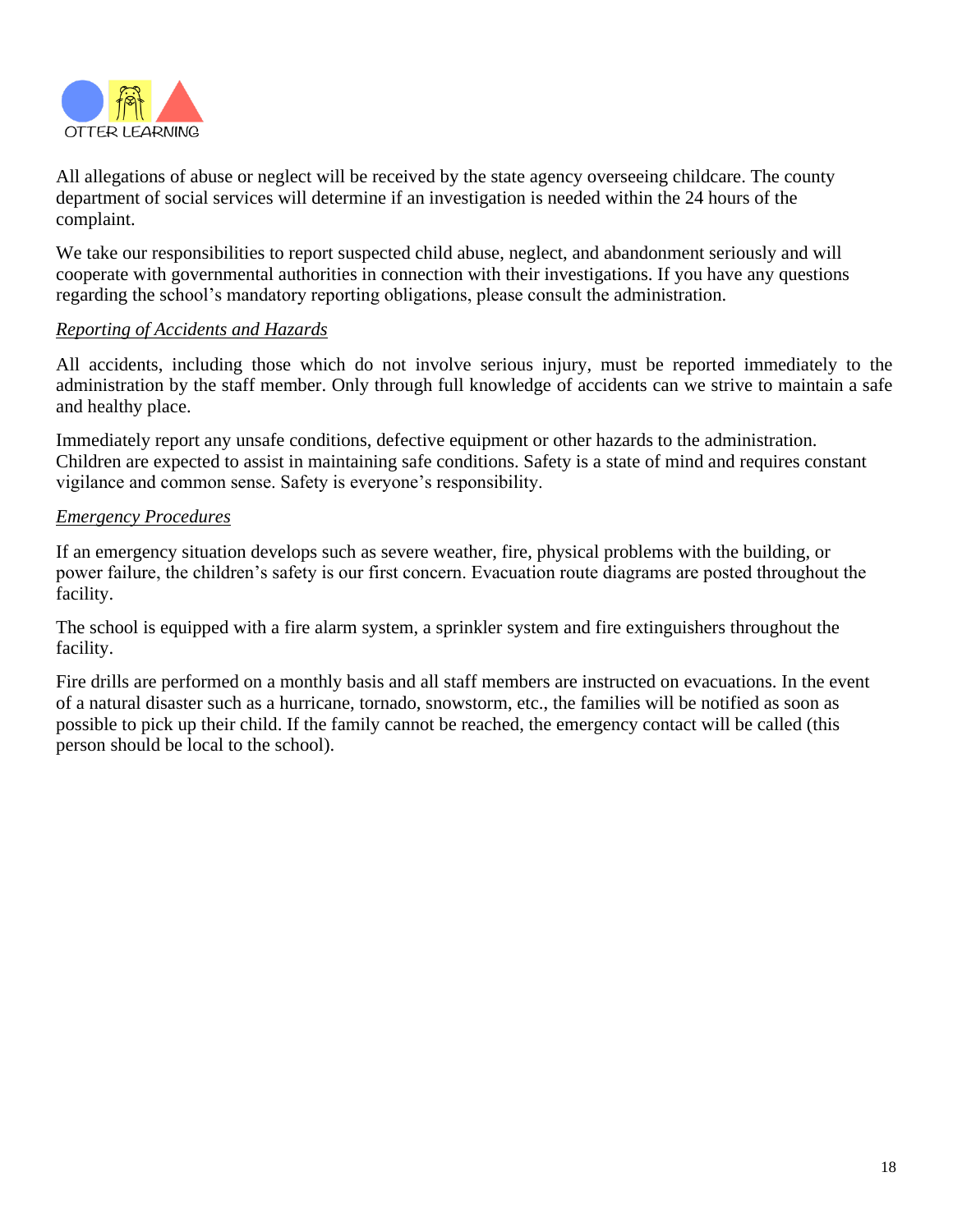

# **Child Conduct**

#### *Basic Expectations:*

Our discipline policy is built around our understanding of child development. Our goal is to allow each child to find and develop their own personal self-management skills. As teachers and staff, we offer children choices, so they feel powerful in their ability to gain self-control. We use positive behavior management techniques such as positive phrasing and "I" statements as ways to further develop self-discipline. In situations where children are having a difficult time managing negative emotions, they may be removed from the overstimulating environment to a quiet area where a teacher or member of the administrative staff can work oneon-one to resolve the situation. Families will always be informed if a situation such as this has occurred. If a child continues to have a difficult time, a meeting with the family may be requested. This meeting will consist of the team developing a plan of action to best meet the needs of the child and the family.

#### *Discipline:*

Praise, positive reinforcement, and redirection are effective methods for the behavior management of children. When children receive positive, non-violent, and understanding interactions from adults and others, they develop good self-concepts, problem-solving abilities, and self-discipline.

At all Otter Learning schools, we use a method of 'redirection' to guide children toward appropriate behavior. If a child is engaged in behavior that is not conducive to a safe and happy learning environment, the teacher will "redirect" the child toward appropriate behavior.

#### *Child Behavior*

Children will be subject to disciplinary action up to and including immediate dismissal for:

- Abuse or damage of school property
- Bullying/Harassment/Hazing
- Committing a serious breach of conduct inside or outside of the School
- Disrespect
- Disruption of School functions
- **Fighting**
- Lewd or obscene behavior
- Possession or sale of tobacco, alcohol, drugs, or drug related items
- Possession or use of a weapon, among other things
- Profanity or vulgarity
- Sexual or other misconduct
- Stealing
- Threatening behavior
- Verbal or physical assault
- Violation of School's "Computer/Network Policy"
- Inappropriate use of the Internet
- Willful disobedience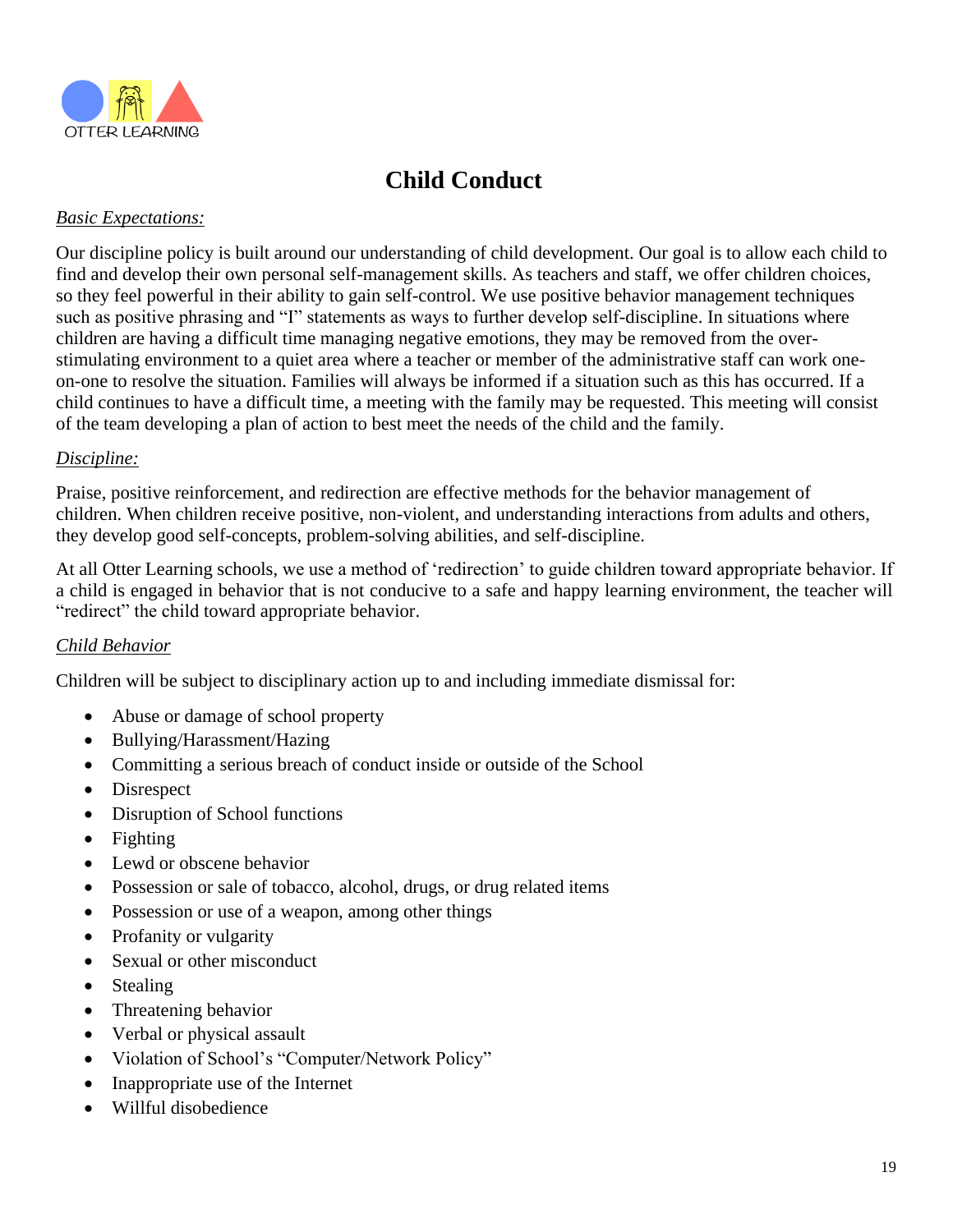

#### *Biting:*

The school understands that occasional displays of aggression, like biting, are typical in young children who are unable to communicate their feelings and are part of normal early childhood development. Repeated incidents of biting will not be tolerated and could result in dismissal from the school if the behavior persists. Our objective is to ensure that our school maintains the highest level of safety within our environment and our staff members respond appropriately to aggressive behaviors.

#### *Harassment and Anti-Bullying Policy:*

Our school is dedicated to fostering an environment that promotes kindness, acceptance, and embraces differences among individuals. Therefore, we will not tolerate any type of harassment, bullying or hazing.

Harassment includes, but is not limited to, slurs, jokes, and other verbal, graphic, or offensive conduct relating to race, religion, color, sex, national origin, citizenship, or disability.

Bullying includes, but is not limited to, physical or verbal aggression (hitting, kicking, taunting, name-calling, teasing, threatening, ridiculing, etc.), relational aggression (harming or threatening to harm relationships or acceptance, friendship, or group inclusion), and emotional aggression (teasing, threatening, intimidating others). The School also prohibits cyber-bullying (creating websites, instant messaging, e-mails, text messaging, using camera phones or other forms of technology to engage in harassment or bullying).

Any of these types of offensive conduct can create an uncomfortable learning environment. All concerns relating to harassment, bullying or hazing should be reported immediately to the administration. When the school administration becomes aware of harassment, bullying or hazing, the situation will be promptly investigated. Any child found to have violated this policy will be subject to disciplinary action, including immediate dismissal from school. No retaliation or adverse action will be taken against any person who makes a good faith report of harassment, bullying or hazing.

#### *Behavior Probation*

Children may be placed on behavioral probation for violating any of the above rules, at the school's discretion. At such time, the family may receive a probationary letter from the school outlining conditions of continued enrollment. Failure to comply with the stipulations in the disciplinary probation agreement may result in dismissal.

#### *Family Cooperation:*

A positive and constructive working relationship between the School and its families is essential to the fulfillment of the school's educational purpose. Thus, the school reserves the right not to extend the privilege of enrollment or re-enrollment to a child if the school reasonably concludes that the actions of the child's family make such a positive and constructive relationship impossible or otherwise seriously interferes with the school's accomplishment of its educational purpose. Moreover, the school reserves the right to expel a child at any time if, in the judgment of the administration, conduct of anyone directly associated with the child, including but not limited to the child's family, in or out of the school, is not in keeping with the school's accepted standards or principles. There will be no refund of tuition where such enforced withdrawal occurs, and any unpaid balance is payable in full according to the terms of the child's enrollment contract.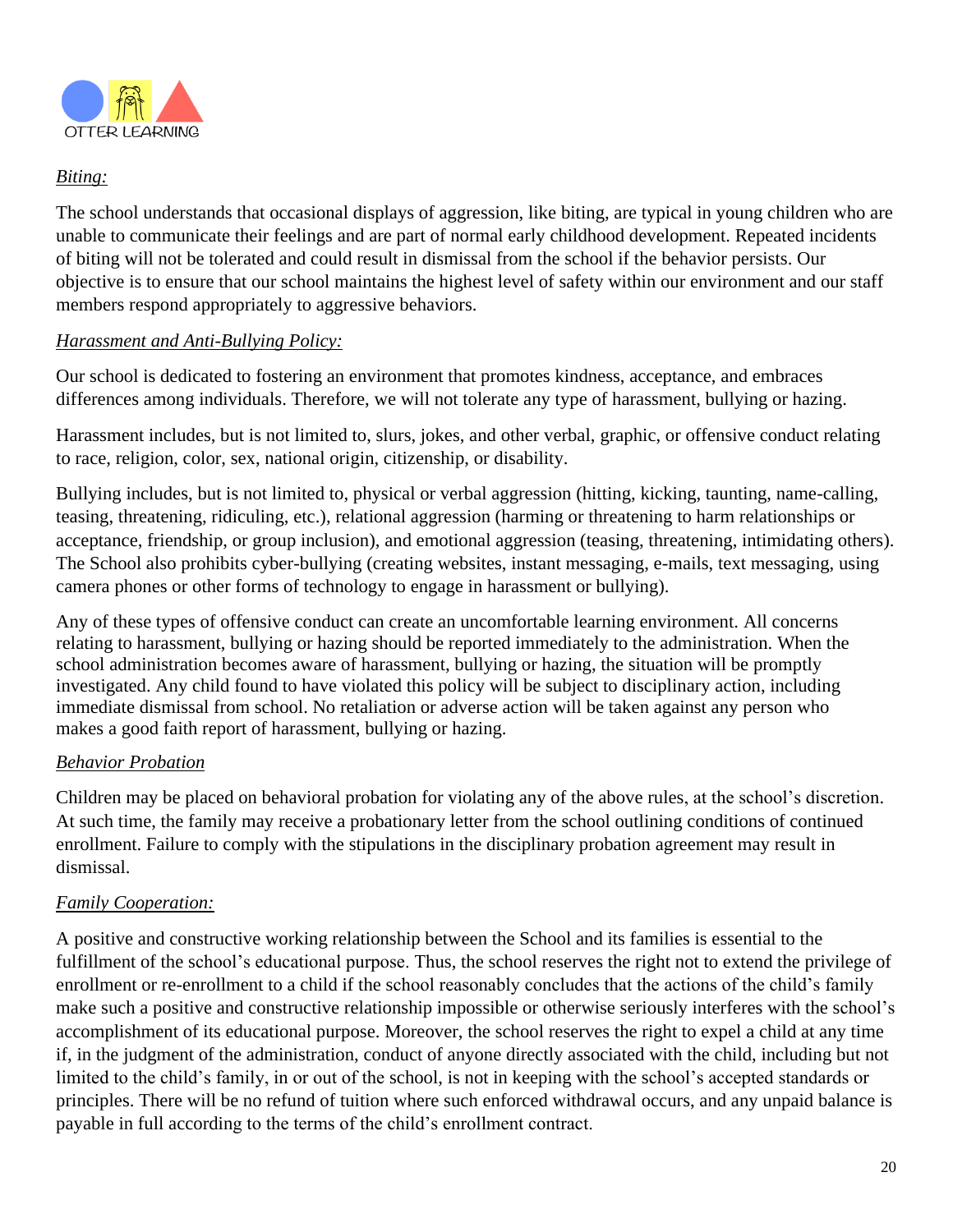

# **Other General Policies & Procedures**

#### *Diapering:*

Children are checked at scheduled intervals throughout the day and changed at the first sign of wetness or soiling. No child is knowingly left in wet or soiled clothing. For children who wear diapers or toilet training pants, each family must provide an ample supply for each day/week. We do not supply these items and families will be notified if a child is running low on supplies.

#### *Naptime:*

All younger children are required to have a quiet time following lunch and are encouraged to sleep during this time. Children who are five years of age and older are not expected to nap (unless required under state regulations) but are provided with quiet time. Children who fall asleep will be allowed to sleep until the end of the rest period, as designated by the daily schedule. Children may bring a small item to comfort them and help them rest. The item, including pillows, must be small enough to fit into their cubby. We are not able to accept any requests to force your child to NOT fall asleep during rest time.

#### *Toilet Training*

When you believe that your child is ready to begin toilet training, please discuss this with your child's teacher and the administration. We will assist by encouraging your child to visit the toilet between diaper changes. With the first signs of success, we will recommend that you send your child to school in training pants. Because toilet training can result in many soiled clothing items at school, please be sure your child comes to school with several (two to three) changes of clothing each day. Be sure extra clothes are appropriate to the present season and are labeled with your child's full name. All soiled clothing will be sent home the same day for laundering. The school is prohibited from laundering any child's soiled clothing within the school's laundry.

#### *Field Trips:*

Classes for children 6 years and older (school aged) may plan field trips during the year to acquaint children with community resources and to provide educational experiences that will enhance classroom-learning activities. A signed participation and release form is mandatory for field trips. A child will be unable to attend a field trip unless a signed field trip form is received from a designated family member or guardian. An information sheet and participation and release form will be sent home for each field trip the child is scheduled to attend. Families are encouraged to contact their child's teacher to see if additional chaperones are needed.

A child may be checked out from a field trip as long as the family has signed a release form. This policy is to help the staff keep an accurate count of the children. Classes will use the school's bus or vans for trips unless another means of transportation is authorized by the administration.

#### *Lost and Found:*

All items turned in to the Lost and Found will be held for 30 days. If not claimed, they will be discarded or donated to a charitable organization.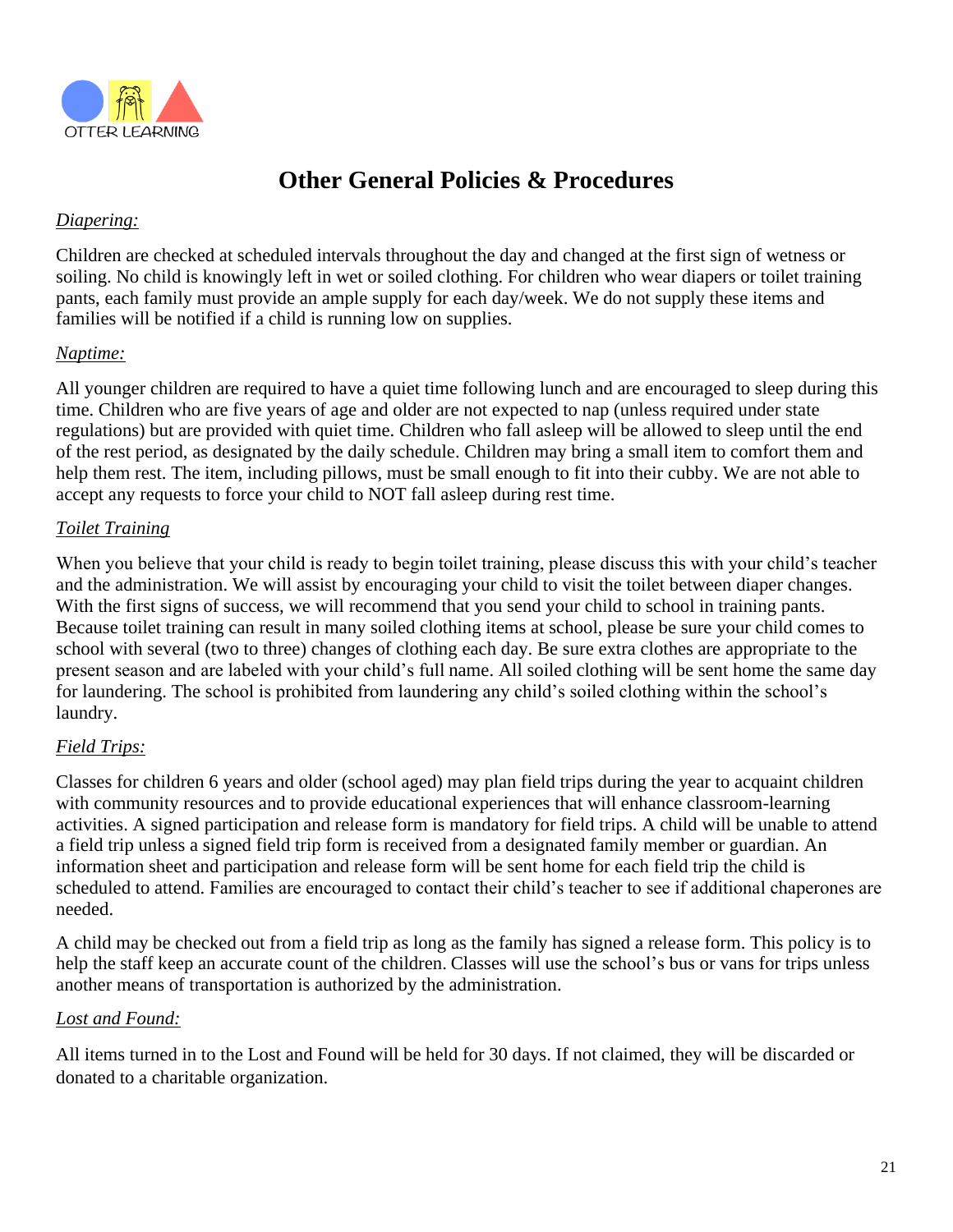

#### *Meals and/or Snacks:*

Our school participates in the Childcare Food Program and provides nutritious breakfast and lunch every day along with a snack in the afternoon. Meals and snacks served at our school comply with the meal patterns for children in childcare standards which are based on the recommended nutrient intake judged by the National Research Council to be adequate for maintaining good nutrition.

#### *Allergies and Special Diets:*

A weekly menu is posted in the school including all food that will be served for snacks and meals. Any special diets for food allergies, not available by the school, must be provided by the family and accompanied with a physician's note. This includes children who prefer water or juice instead of milk during meals. No tuition discount is given for food brought in by families. No food shall be brought in for your child or the class without prior approval from the administration.

#### *Personal Belongings:*

Upon enrollment in our program you should plan to bring the following for your child:

- At least two (2) complete changes of clothing appropriate for the weather with each item labeled with the child's name, including socks and underwear
- A supply of disposable diapers and baby wipes for children who are not yet toilet-trained
- You may bring a crib-size lightweight blanket or soft toy for rest time that is labeled with the child's full name
- All items must fit in your child's cubby. Large pillows, large blankets and pillow-pets that do not fit in the cubby are not permitted. We encourage travel size pillows
- Any prepared food for infants or toddlers who are not yet able to eat items listed on the weekly menu labeled with first and last name
- All children will be outside during the day, weather permitting. Please make sure your child has adequate clothing for outside play. (This includes closed-toe shoes preferably. Flip flops or sandals will be allowed only if snug to the foot and rubber soled)
- If your child is too sick to go outside, a physician's note explaining the reason should accompany the child before the exclusion is accepted

#### *Pets:*

Because of health and safety concerns, pets may not be brought to School without the Owner's advance consent. When picking up or dropping off your child, please keep pets in the vehicle.

#### *Classmate Information:*

To set up play dates or send party invitations, etc., families often ask for the phone numbers and/or addresses of other children in the school. We will happily pass notes or messages from you, but we cannot release confidential contact information.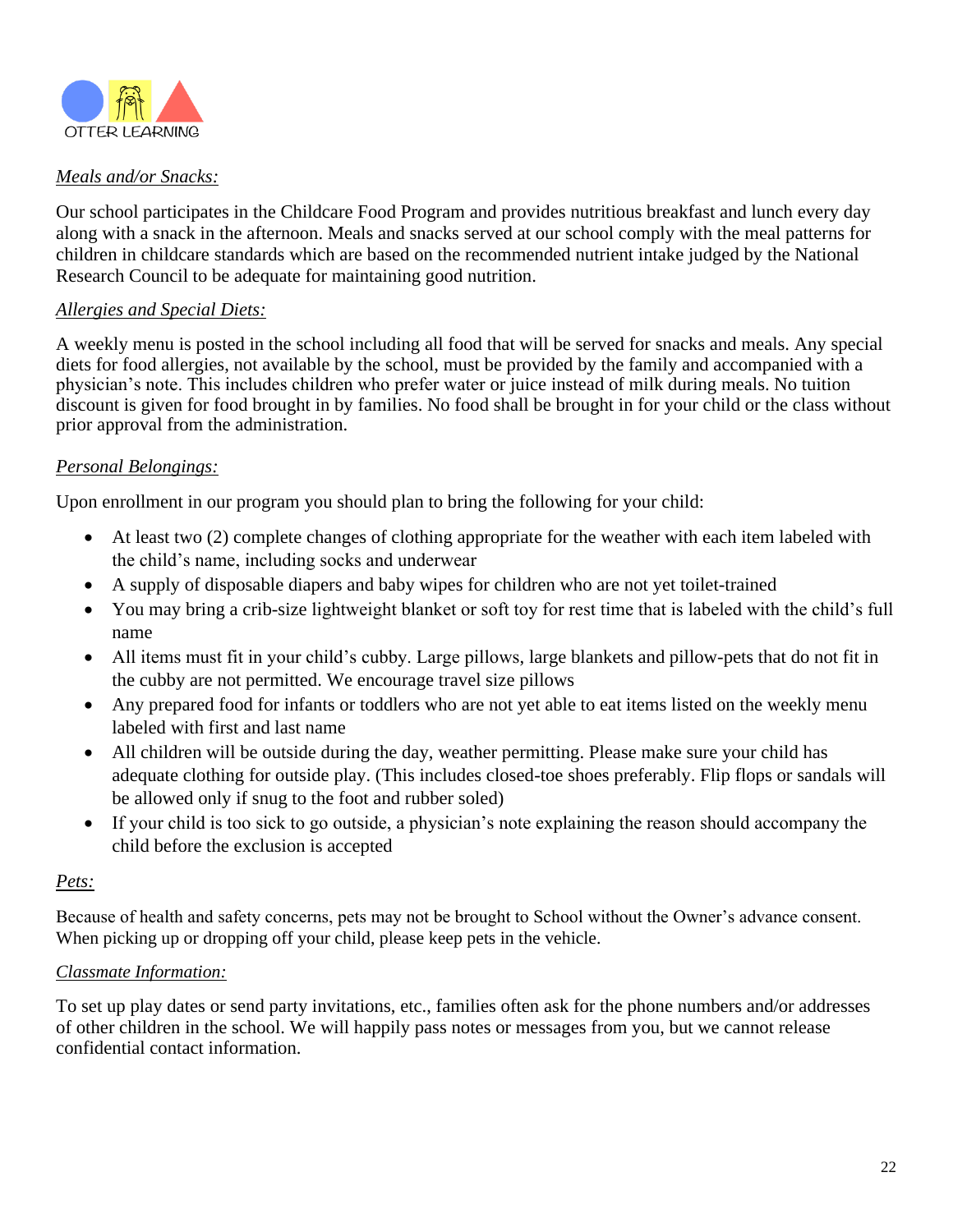

#### *Prohibited Items:*

The following items should not be brought to the School by children:

- Cell phones
- Tablets, iPads, handheld gaming systems and similar items
- Cameras and video cameras
- Skateboards
- Electronic games (unless approved by adminitration)
- Inappropriate reading material
- Any other items that would distract from learning
- Chewing gum or candy

#### *Telephones:*

Children are allowed to use the office phones for an emergency with a note from a teacher. Cell phones may only be used with the permission of administration.

#### *Toys:*

The school provides many toys for the children's learning centers. Therefore, we request that toys not be brought from home. Please note this does not include special transition objects such as blankets or other security items to which your child is significantly attached.

#### *Transportation:*

Transportation is provided only with parental permission. The transportation forms must be signed once a year. Field trip forms must be signed before each trip.

If we take your child to school in the morning, then we will pick up your child at dismissal time unless otherwise notified. If we do not take your child to school, then we assume that she/he is absent and we will not expect to pick up your child unless it is agreed upon in advance that you will provide morning transportation and we will provide afternoon transportation.

You must notify us each time your child does not need transportation to or from school when we normally provide this service to you. If we are not notified that your child does not need transportation from school to the school in the afternoon before the bus leaves our facility, a \$10 fee will be charged.

#### *Visitors and Volunteers:*

Families and visitors are welcome at the school during school hours while their child is present. Families and visitors must first report to the staff at the front desk before visiting any class or any other location on school property during school hours. Families who want to help in the classroom, playground or during field trips are asked not to bring siblings or other children with them. Former families, children or guests of children must receive approval from the Director to enter the facility during School hours.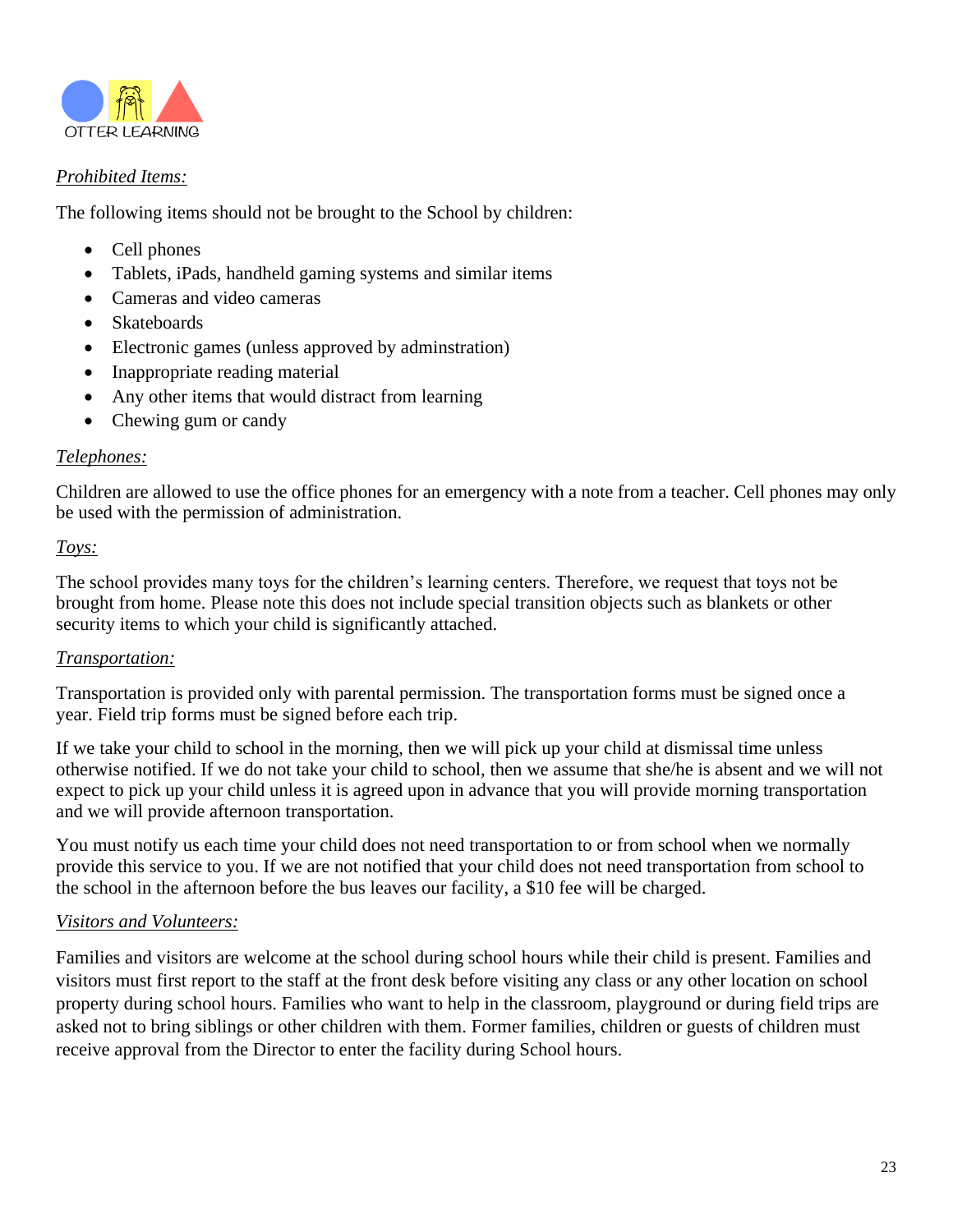

#### *Breastfeeding*

Breastfeeding mothers, including employees, shall be provided a private and sanitary place to breastfeed their babies or express milk. This area will have an electrical outlet, comfortable chair, and nearby access to running water.

#### *Photo Release Policy:*

Upon review of this handbook, you will receive a copy of our Photo Release Policy to read and sign. Many pictures will be taken in your child's class and throughout the school during the time that your child is attending our school and from time to time these pictures will be shared to you via Brightwheel, which is a PCI Level I secure application (highest standard rating). Other families and teachers may take snapshots of parties and special events within the program. If for any reason you do not want your child photographed, please let the director know in writing as soon as possible.

#### *Confidentiality:*

Information pertaining to the children enrolled at the school and the staff employed at the school is considered confidential.